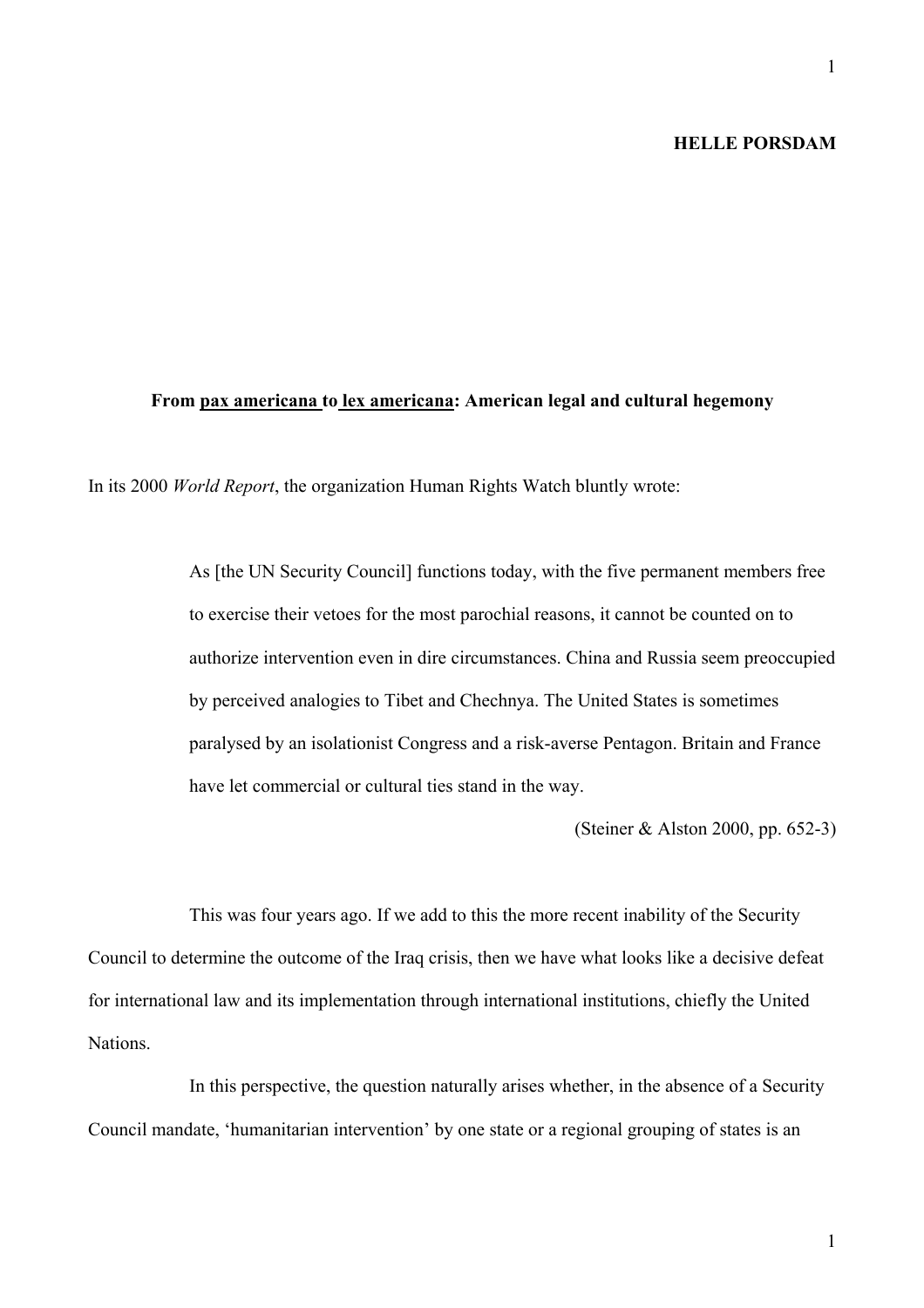acceptable option in order to put an end to gross and systematic violations of human rights? The current Bush administration would answer 'yes, definitely' to this question. In March 2003 Pentagon adviser Richard Perle said, for example, that 'as we sift through the debris of the war to liberate Iraq, it will be important to preserve, the better to understand, the intellectual wreckage of the liberal conceit of safety through international law administered by international institutions'. For Perle and others close to President George W. Bush an international law which cannot effectively implement its own decisions, and which is based on the sovereignty of both democratic and 'rogue' states is indefensible. It is only a strong national state – like e.g. the  $US$  – that can guarantee security. To many Europeans, this is an unacceptable view on the part of the world's remaining superpower. By acting without the blessing of the Security Council in Iraq, we Europeans would argue, the US-led coalition was in breach not only of international law but also of the UN Charter, an order which – somewhat ironically – was built at the incentive of the US and its allies themselves after WW II. Are we entering, we Europeans ask ourselves, a period of hegemony in which the law simply translates the will of the hegemon into prescriptions that subsequently become binding for everyone?

Harvard Law professor Detlev Vagts has talked about 'hegemonic international law'. Tracing this concept to three German international law scholars in the early part of the twentieth century – Heinrich Triepel, Carl Scmitt, and Wilhelm Grewe – Vagts points out that a shift to 'hegemonic international law' means first of all 'setting aside the norm of nonintervention into the internal affairs of states'; second, avoiding 'agreements creating international regimes or organizations that might enable lesser powers to form coalitions that might frustrate the hegemon'; third, putting 'internal law above international law' as a matter of constitutional doctrine; and fourth, abstaining from customary international law in order to prevent the emerging rule in question from becoming part of custom (Vagts 2001, pp. 845-47). Detlev Vagts is careful to say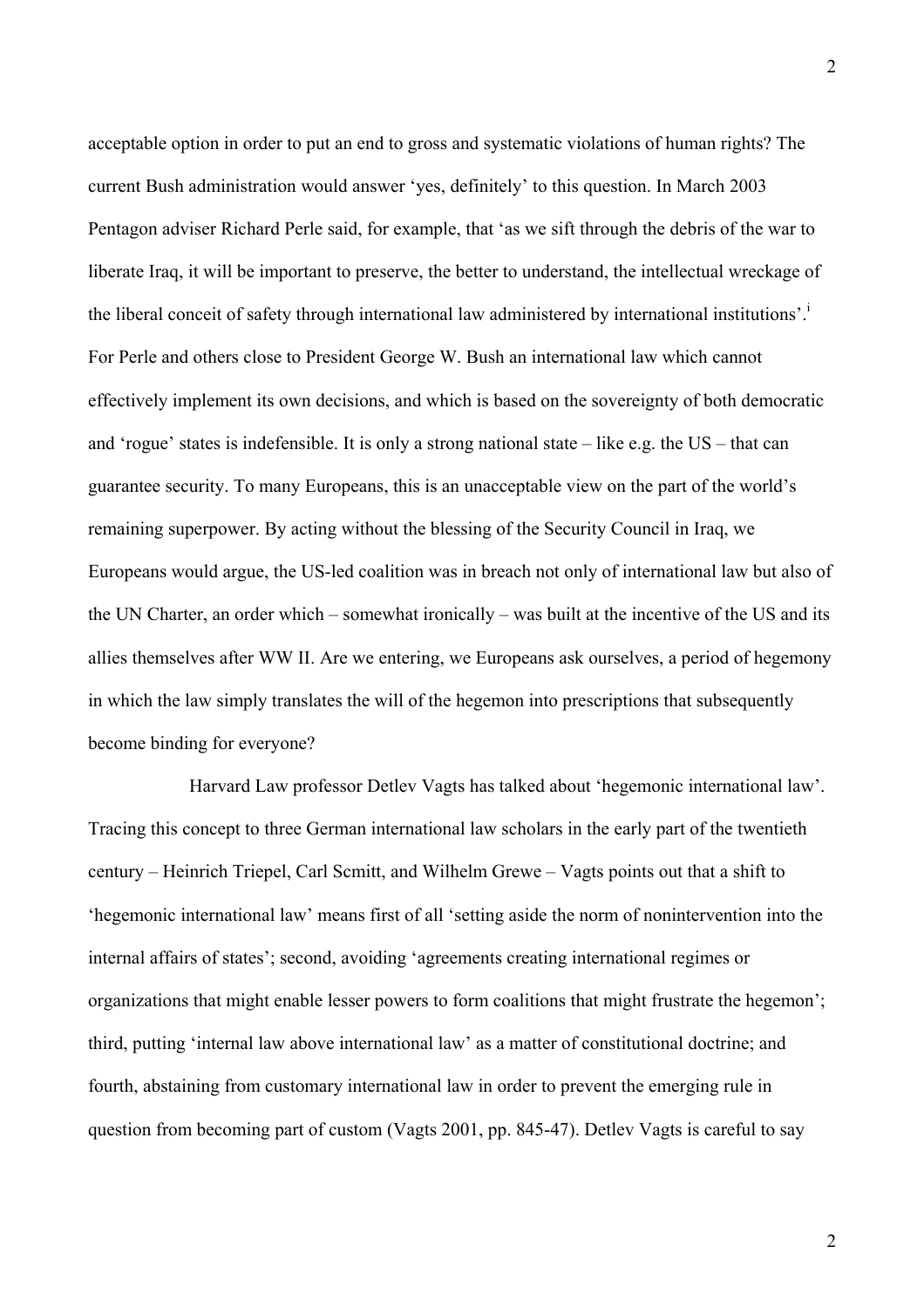that he does not 'take a position as to whether the United States is or should be a hegemon but merely addresses the lawyer's question of what the legal implications would be if it is' (Vagts 2001, p. 843). He clearly suggests, however, that we are presently watching the US moving toward hegemony by adapting international law to its own purposes.

In addition to the four ways mentioned by Professor Vagts I think that the American move toward hegemony is happening at another level too. It is happening at the 'soft power' level too, to use Joseph S. Nye's famous phrase. 'Soft power,' says Nye,

> is the ability to get what you want by attracting and persuading others to adopt your goals. It differs from hard power, the ability to use the carrots and sticks of economic and military might to make others follow your will….Soft power grows out of both US culture and US policies. From Hollywood to higher education, civil society does far more to present the United States to other peoples than the government does.

> > (Nye 2003, p. 1)

The particular soft power that I have in mind is the spread within the past fifty years or so of constitutionalism – that is, a constitutional system that falls within the liberal tradition. Constitutionalism implies that the constitution of a particular country is a 'real' as opposed to a merely aspirational instrument – truly a fundamental law that possesses a distinctive force in its own right. Constitutionalism generally involves a declaration of the individual rights that we associate with the liberal tradition. These rights set limits to governmental action, especially when they are coupled with judicial review of the constitutionality of legislation.

According to Henry Steiner and Philip Alston one can approach this spread of constitutionalism from two different perspectives. 'First, the adoption of liberal-style constitutions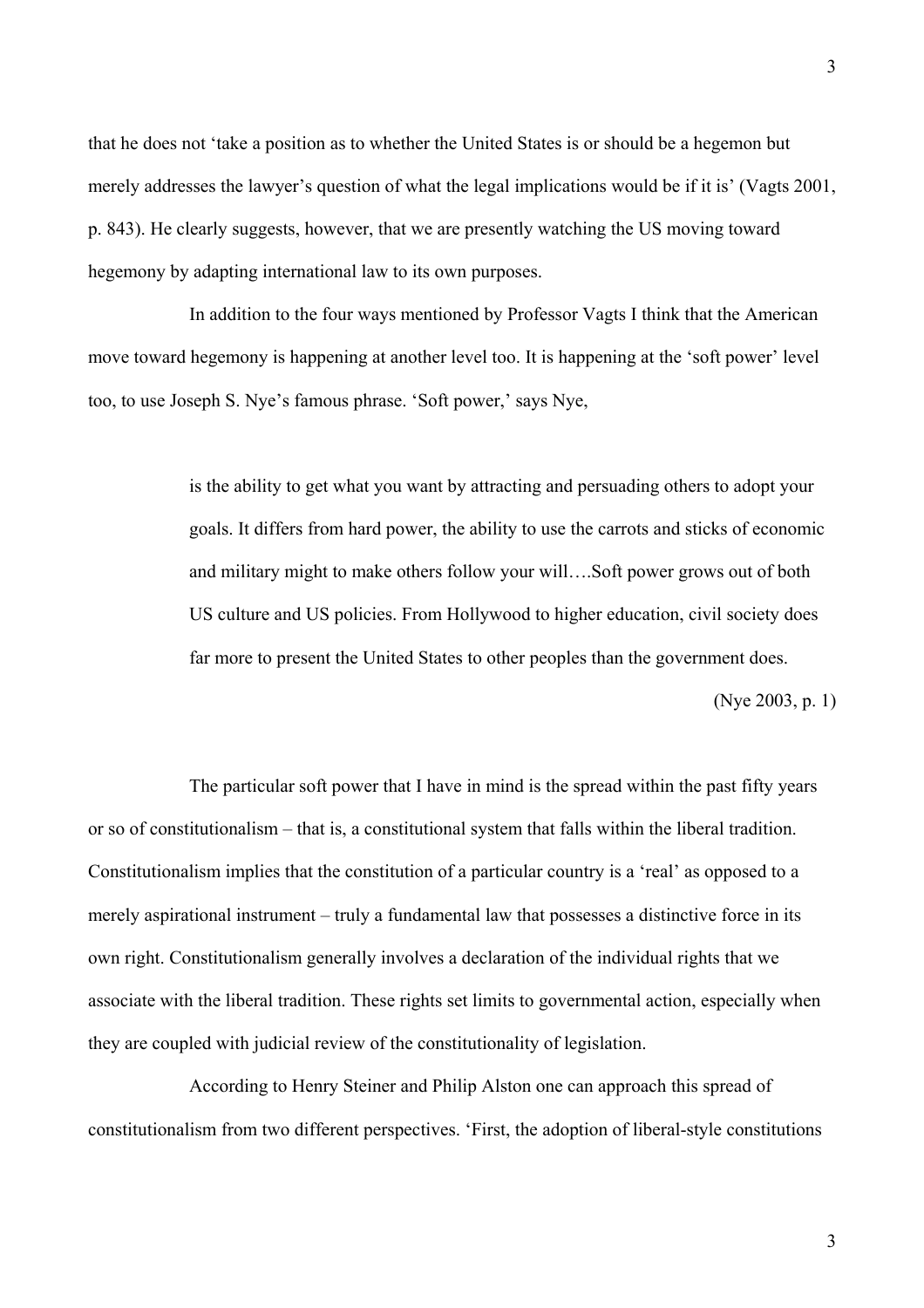(or at least constitutions with a significant liberal component) can be seen as a horizontal trend among states, a consequence of the influence and pressures exerted by powerful countries in the liberal constitutional tradition like the United States.' The second perspective is vertical rather than horizontal in character, in that it 'stresses the links between the spread of such types of constitutions and the achievements of the human rights movement in constructing an international system of norms, institutions and processes.' Here, we are talking about influences from international law and institutions that are 'above' the state rather than influences between states (Steiner & Alston 2000, p. 988).

In what follows, I will concentrate on the former of the two approaches just mentioned – the horizontal one. As I see it, many European scholars tend to underestimate the American influence – perhaps in an act of wishful thinking, wanting international law and international institutions to count for more than the pull of American culture and American dreams. My argument is that the spread of constitutionalism has a lot to do with US legal and cultural hegemony. In constitutionalizing our political systems in the West (including my own native Denmark), we are becoming Americanized – we are falling victims to the soft power of the US.

I furthermore want to argue that one of the tools employed by the US in the process is copyright. American films account for no less than 70 percent of the European television market. A fair number of the American movies that we consume in Europe are produced by just a few film studios. Over the past twenty years or so, as a result of mergers and acquisitions within the media and entertainment sector, corporations like Time Warner and Walt Disney have become the owners of a substantial number of the world's copyright interests in cultural output. Throughout this whole drive toward global domination of the market for cultural output, these multinational corporations have been very adept at using copyright to further their own interests.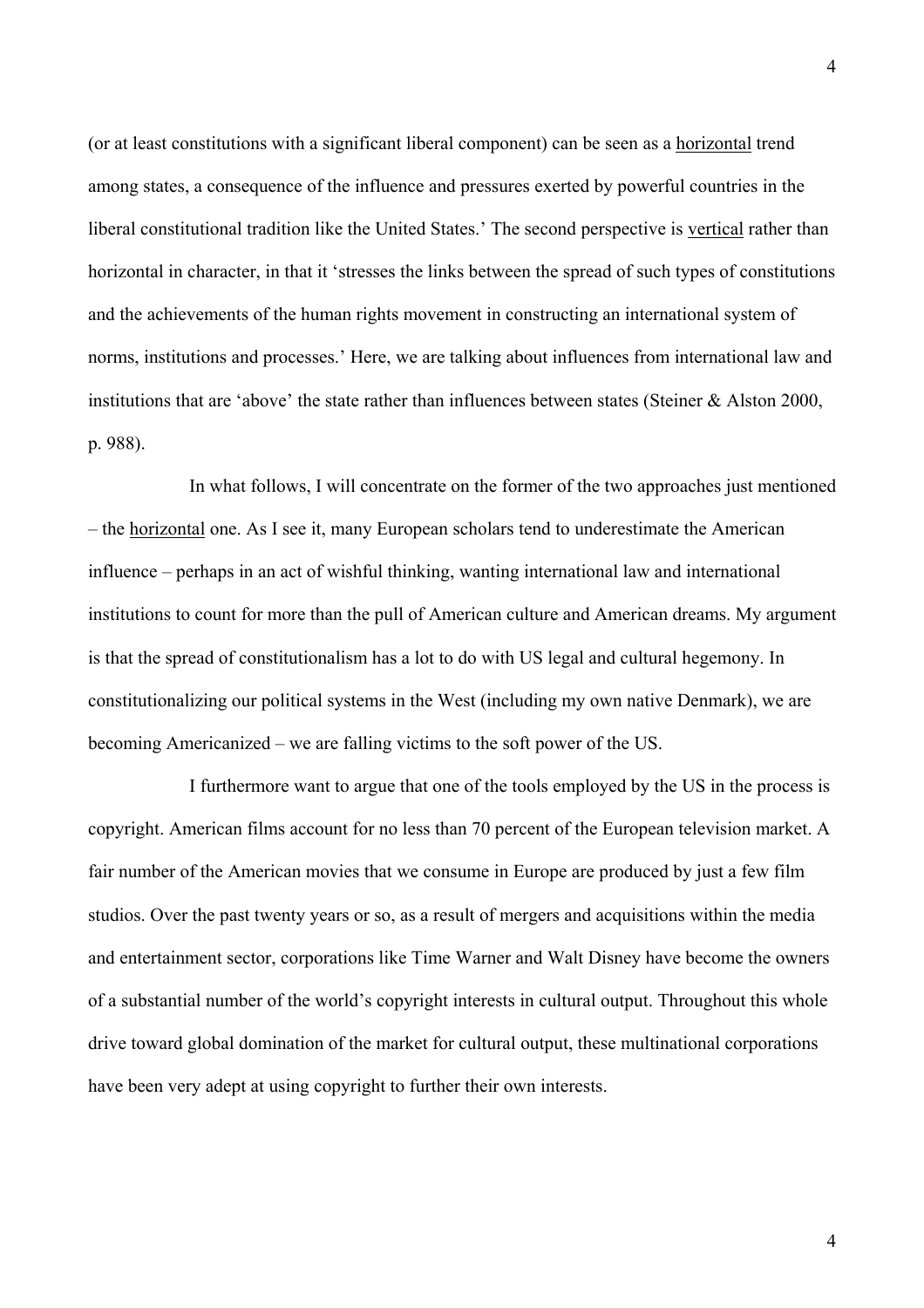#### **American Constitutionalism**

In the American context, law should be thought of not as a technical means to settle conflicts only, but also as meaning. 'As Americans find and construct meaning in their culture,' argues law professor David Ray Papke, 'they are more likely than others to use law, legal premises and legal images to guide them' (Papke 1992, p. 3). It is not just that the legal dimension of affairs is particularly prominent in the United States, nor just that people turn to the courts more often, on more matters, than elsewhere. Americans turn to the courts with a particular kind of faith, and hope, which survives at a deep level despite all the disappointments and frustrations of the legal process. The law is everywhere; American culture is a law-saturated culture. All the most important political, social, and cultural discussions are carried out in a legalistic vernacular that has aptly been termed rights talk. Deep down, Americans are not just stuck with law, they want to be – in spite of all their complaints about litigiousness, greedy lawyers, and the adversary system run wild! $\text{ii}$  $\text{ii}$  $\text{ii}$ 

It is not that Americans love their lawyers. The current favourite pastime of 'lawyerbashing' testifies to the ambivalence most Americans feel towards lawyers. Most lawyer jokes are directed at practising attorneys, however – not at judges for whom there is much more respect. The American respect for judges may in good part be explained by the fact that the Americans took over from the British the common law. Common law is law made by courts on a case-by-case basis. From the very beginning, therefore, there has been in the American system a close relationship between law and politics. To this day, about 60 percent of the members of Congress are lawyers. Every major discussion either begins or ends in a court of law. Where else would you see the Supreme Court effectively selecting the new president, for example? This is what happened in the 2000 presidential election. If you want to get rid of a president, throw a sexual harassment suit at him, and if that does not work – and it did not in the case of Bill Clinton – then impeach him!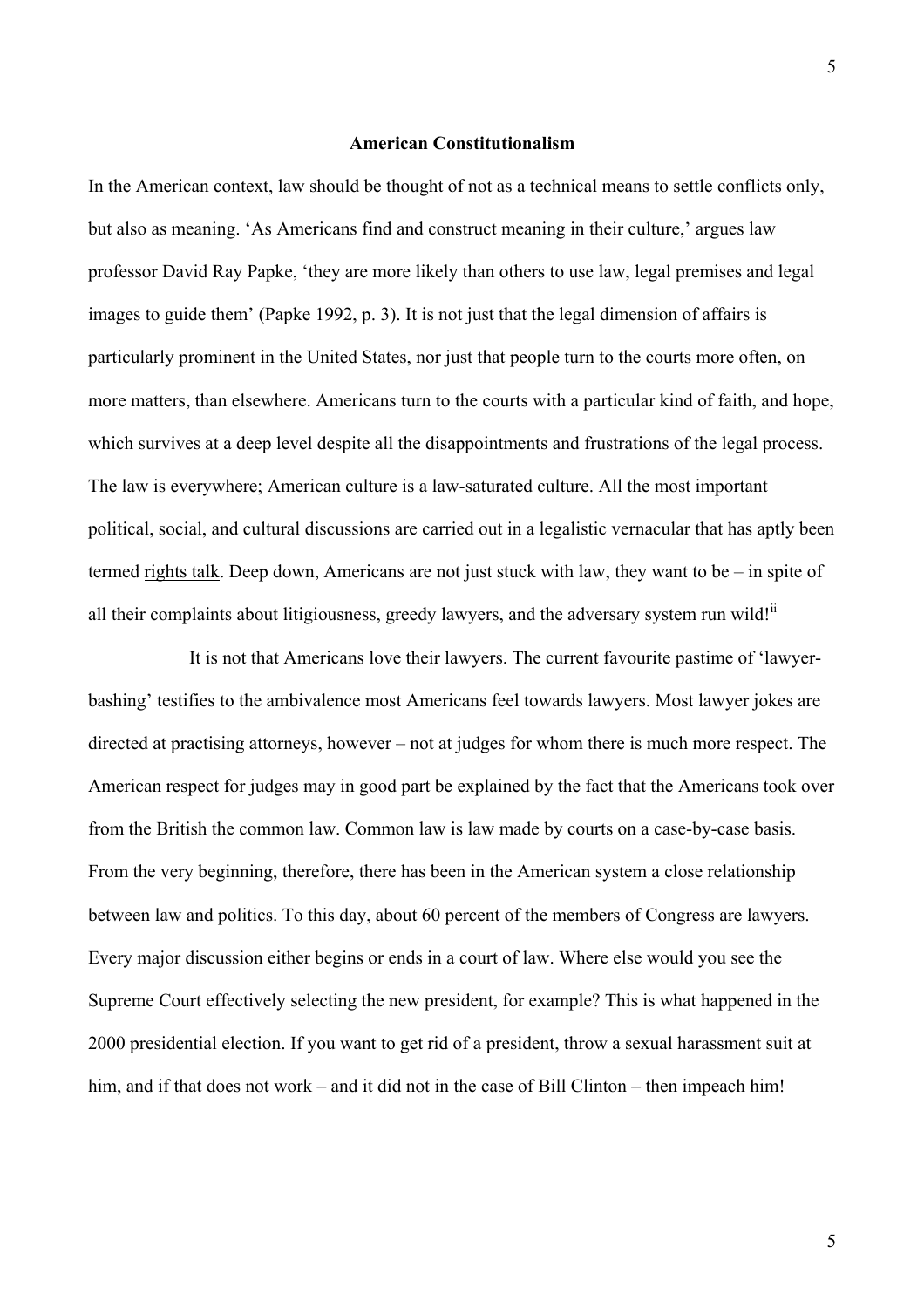In a culture that venerates rights and the rule of law one might expect to find an ultimate law. That law is the Constitution. In other countries, people change their constitutions. Not so in the US; Americans create amendments to their Constitution. It is such a sacred document – a secular Bible of sorts – that changing the original wording amounts to sacrilege! As many Americans see it, when international law and human rights treaties clash with the Constitution, it is the international instruments that are wrong. They are simply unconstitutional – that is to say, no good.

On 17 March 2004 Congressman Tom Feeney, a Republican representing Florida's 24<sup>th</sup> Congressional District, submitted House Resolution 568 to his colleagues in the US Congress. Co-sponsored by US Representative Bob Goodlatte, a fellow Republican from Virginia, the Feeney/Goodlatte resolution or the 'Reaffirmation of American Independence Resolution' is a response to the tendency by certain Supreme Court justices to rely upon the decisions of foreign judicial tribunals when deciding American constitutional and statutory cases. 'Should Americans be governed by the laws of Jamaica, India, Zimbabwe, or the European Union?,' asks Congressman Feeney on his official website. The Feeney/Goodlatte resolution is Congress's way of saying 'NO!' to this 'disturbing trend,' and it reminds the federal courts that their role is interpreting US law, not importing foreign laws. Feeney continues:

> America's sovereignty and the integrity of our legal process are threatened by a jurisprudence predicated upon laws and judicial decisions alien to our Constitution and our system of self-government. The American people have not consented to being ruled by foreign powers or tribunals, and their elected representatives have an obligation to ensure that America's courts do not impose this rule upon them….This resolution affirms the sense of Congress that judicial decisions should not be based on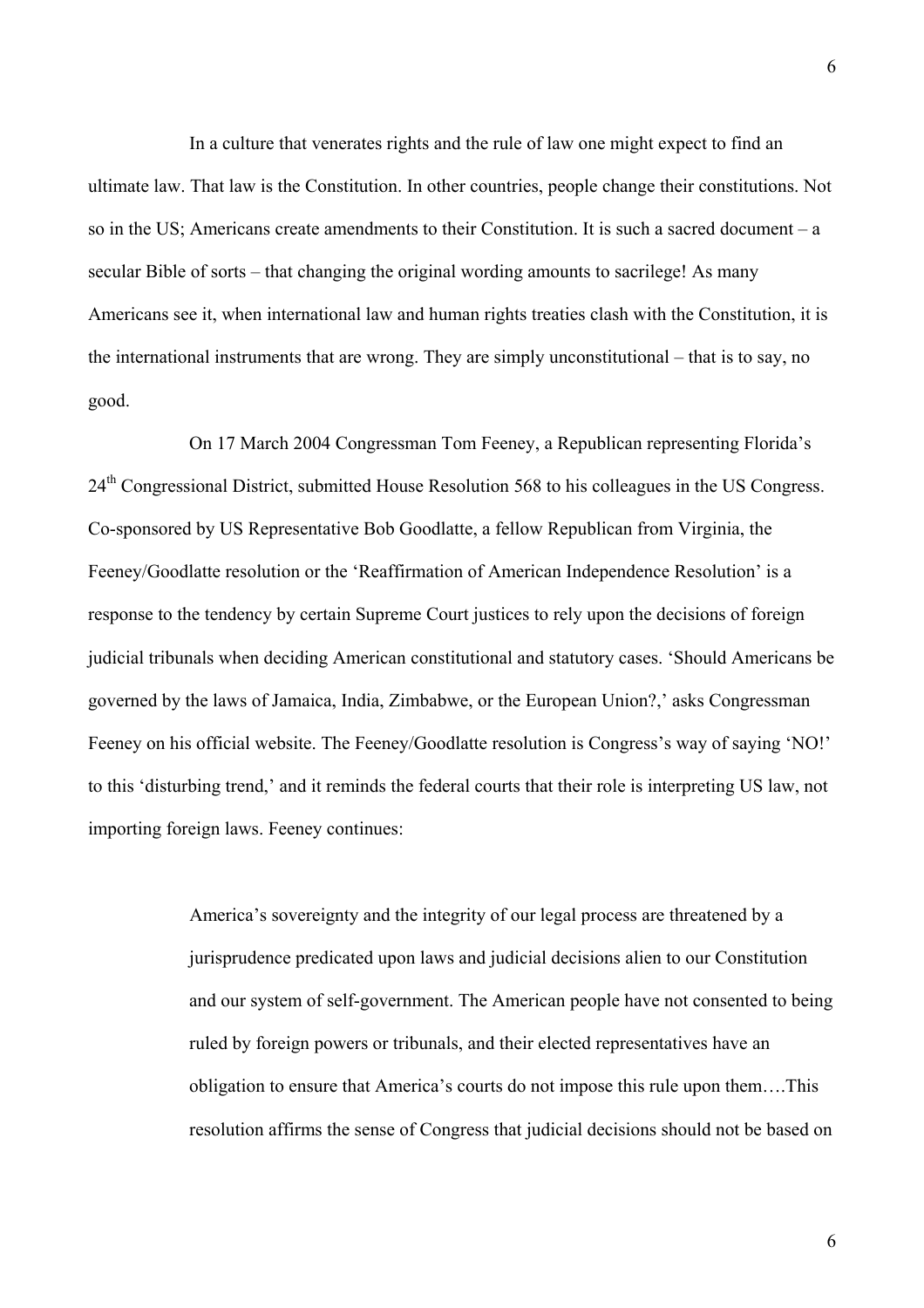any foreign laws, court decisions, or pronouncements of foreign governments unless they are expressly approved by Congress.

[\(www.house.gov/feeney/reaffirmation.htm](http://www.house.gov/feeney/reaffirmation.htm) - last visited on 25 May 2004)

The Feeney/Goodlatte resolution is a good illustration of a festering dispute that has to do with when (if at all) it is appropriate for the Supreme Court to discuss foreign legal materials. And while some judges – chiefly Justice Scalia - are of the opinion that it is hardly ever appropriate, other members of the Court see comparative constitutionalism in a much more positive light. To a court already divided along many different ideological positions, we can now add judicial foreign policy as a fault line!

The Constitution is 'the supreme law of the land,' as it says in Article VI, and it is the Supreme Court, not Congress, that gets to interpret it. More than anything else it is judicial review that makes the US Supreme Court so extremely powerful. It does not say anywhere in the Constitution that the Supreme Court has a right to declare Congressional legislation unconstitutional. The Court simply declared in 1803 in the famous case of Marbury v. Madison that it had this right.

American politics has always been notably Constitution centered. Another way of putting it is to say that American democracy is a constitutional democracy. Modern constitutionalism is generally considered to have its practical beginnings in the making of the American and the French constitutions during the late  $18<sup>th</sup>$  century. The ideology of constitutionalism can be traced back to the theories of John Locke (1632-1704), Charles Montesquieu (1689-1755) and Jean Jacques Rousseau (1712-1778). Its three key elements are the rule of law, the separation of powers and human rights (in the liberal tradition).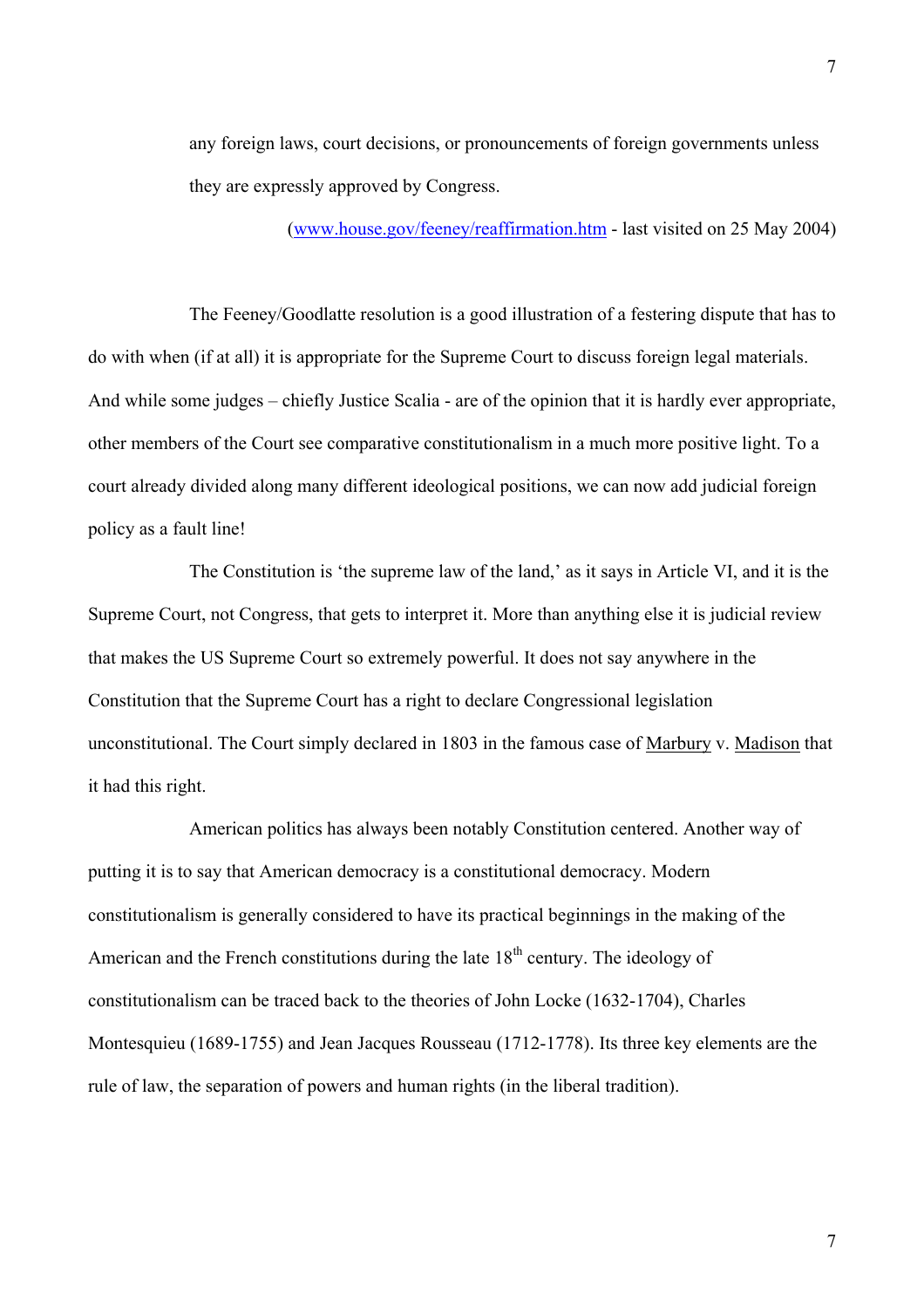From the beginning, constitutionalism has developed into two quite different main directions. In the US, where there was no need to overthrow a domestic power elite, importance was mainly placed upon ensuring a separation of powers – that is, on preventing any one person, group or faction from gaining too much power at everyone else's expense. The French bourgeosie, on the other hand, was (at an early stage of the revolutionary process) endeavouring to increase its own influence upon the state by limiting the power of the king through the use of constitutional provisions. In that way, the king's ministers were not supposed to be able to remain in power without the support of the majority of duly elected representatives in a legislative assembly. This was the beginning of the struggle for democratic parliamentarism in Europe during the 19<sup>th</sup> century. 'The Americans chose a way which stabilised constitutionalism based on judicial review and checks and balances, whereas the citizens of Western European countries chose a way which brought them towards modern democracy and close to unlimited parliamentarism' (Árnason 2001, p. 46).<sup>[iii](#page-24-2)</sup>

If any nation is the peculiar home of the expansion of judicial power, therefore, it is the United States. Today – in the year 2004 – to cut a long, but absolutely fascinating story short, American-style constitutionalism has won. As an overarching political ideology, or theory of the state, the new constitutionalism faces no serious rival today. According to political scientist Alec Stone Sweet, 'Parliamentary supremacy, understood by most students of European politics to be a constitutive principle of European politics, has lost its vitality. After a polite, nostalgic nod across the Channel to Westminster, we can declare it dead.' (Sweet 2000, p. 1) In his latest book, Governing with Judges: Constitutional Politics in Europe, Stone Sweet argues that what has been called the 'judicialization of politics' (in this case European politics) - that is the way in which judicial processes have become sites of policy-making that supplement, and at times rival, the legislature - should come as no surprise to us. European legal philosophers like the Austrian Hans Kelsen warned against this already back in the 1920s and '30s. Once we start 'taking rights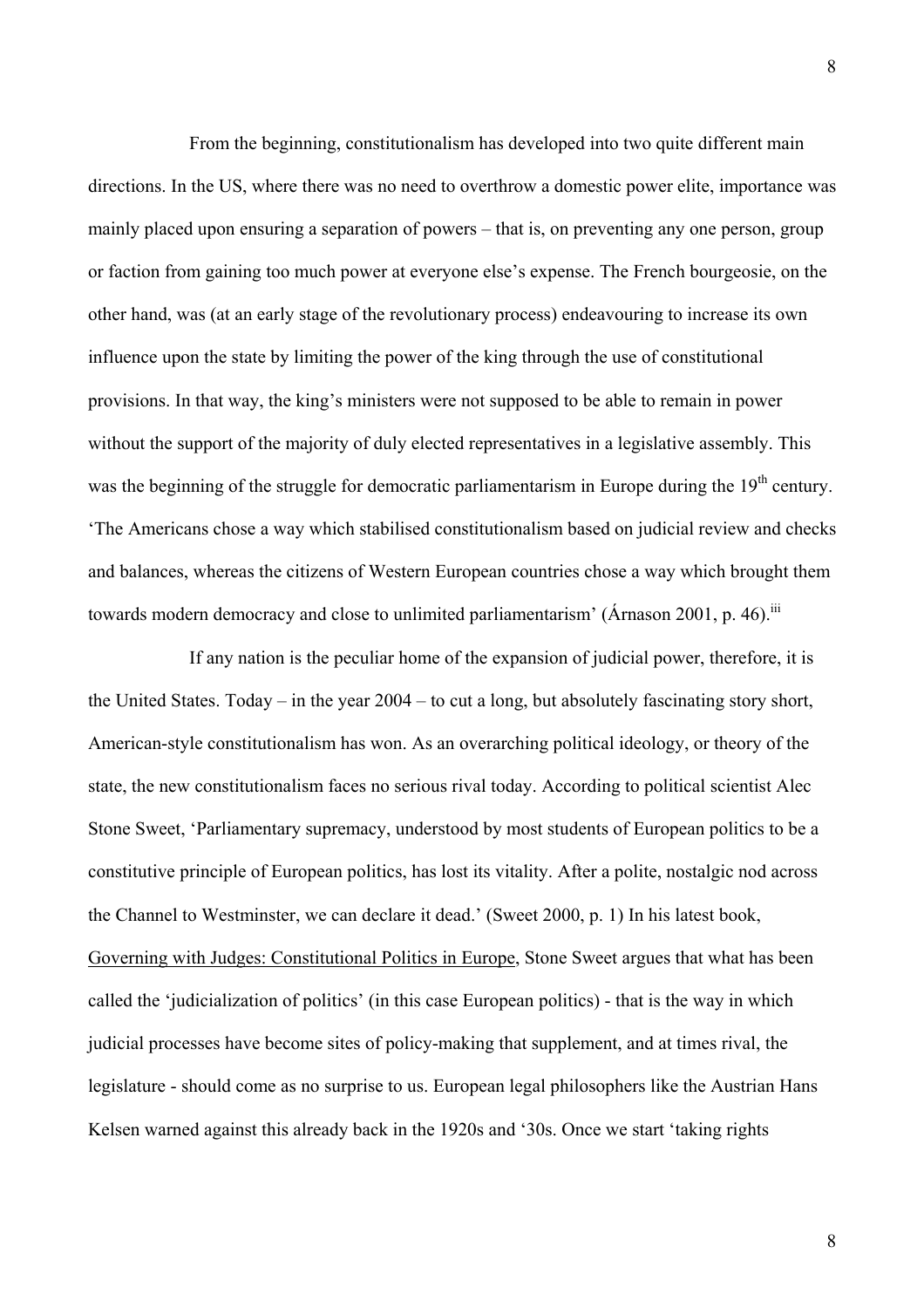seriously' (to use the title of Ronald Dworkin's famous book from 1978), especially the rights of minorities, we further the move toward law; we give to our courts and judges a political role (a judicial activism). We may or may not like this, but with the strong wish to prevent anything like the Holocaust from ever happening again we have seen a transfer of power from politics to courts – a development in our democracy from 'democracy without' to 'democracy with constitutionalism.'

My claim that American-style constitutionalism has won is admittedly a controversial one. Most of my fellow-Danes (and probably other Europeans as well) would argue that the European Union has won – that this whole development of constitutionalism comes to us from or because of the EU. Or, in other words, that the vertical perspective outlined above – the one that 'stresses the links between the spread of such types of constitutions and the achievements of the human rights movement in constructing an international system of norms, institutions and processes' - is the better approach to the spread of constitutionalism. There is a lot of truth to this, of course. Both the European Court of Justice and the European Court of Human Rights have systematically over the past few years expanded the relevance of constitutional law within the policy-making processes, thereby altering the nature of the polity. But, I would argue, underneath that European Union development is a strong American influence. One of the things that the Americans made sure of before they left Germany and Italy after the Second World War, was that the constitutional frameworks of these two countries – especially Germany – reflected American ideas of separation of powers, rule of law, and the importance of rights. The German Grundgesetz (drafted in part by Carl Joachim Friedrich, a German academic who had emigrated to the US and become a professor at Harvard University) is much more detailed about the fundamental rights of German citizens than is the American Constitution itself, and the German Bundesverfassungsgericht (Constitutional Court) has become as fierce a guardian of these rights as the US Supreme Court has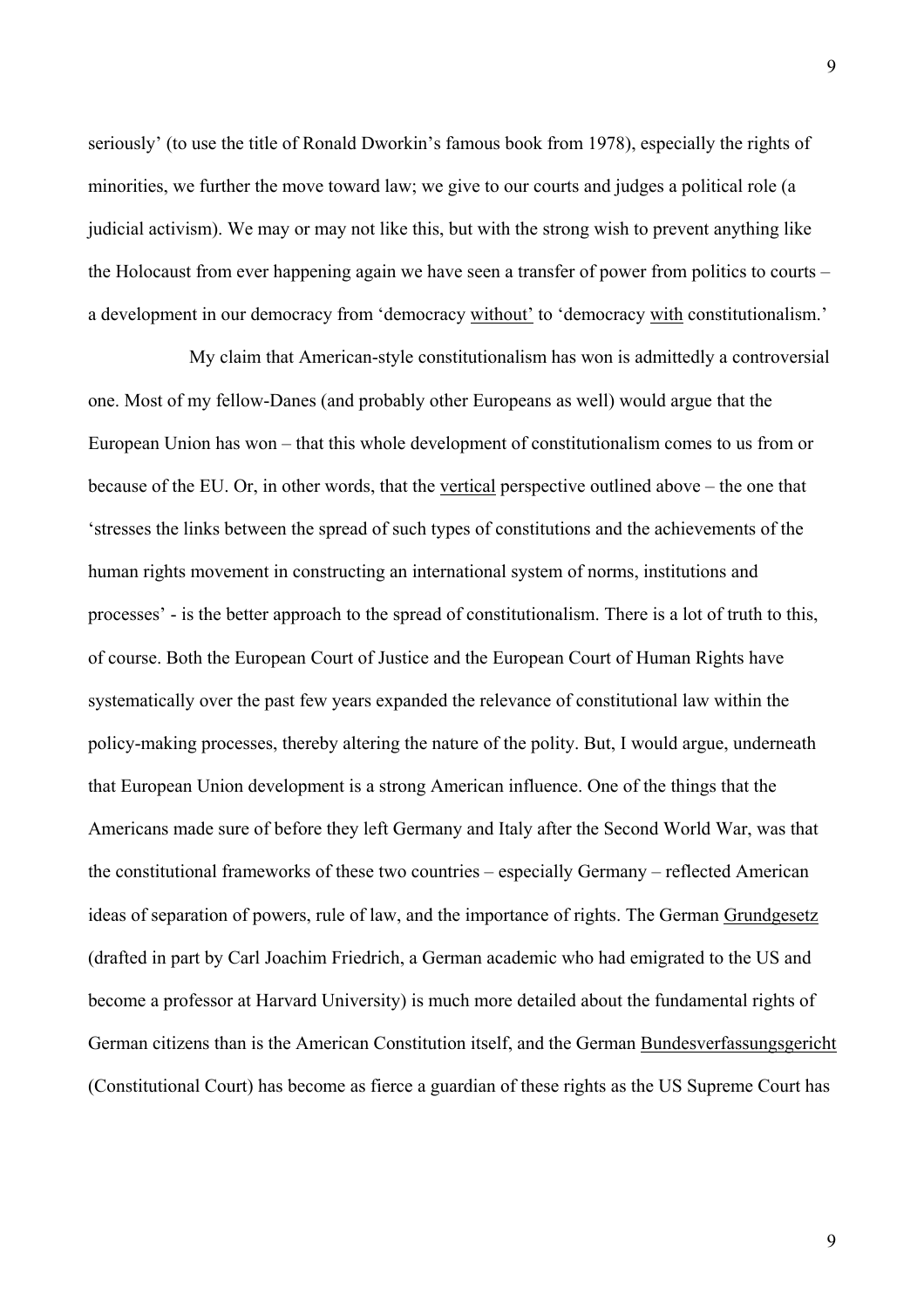been of the Bill of Rights and has been a strong influence on the evolution of human rights law in Europe as a whole.

#### **The American Dream: The Right to Have Rights**

From the very beginning of their national life, Americans professed a strong belief in what they considered to be their destiny – to spread, by example, freedom and social justice and to lead people away from their wicked ways to the new Jerusalem on earth. Early settlers declared America to be 'a city on the hill' and considered it their mission to inspire other societies to follow their lead. This view is normally referred to as 'American exceptionalism' – the belief that Americans and their country are different from others and implicitly also better. A critical phrase here is 'by example'. Despite Americans' belief in their destiny and a somewhat overblown sense of their own moral superiority, Americans have generally been reluctant to be drawn into the conflicts and politics of Europe. This is apparent even in the colonial statesmanship of George Washington, who in his farewell address to his nation in 1796 warned against the dangers of foreign entanglements. His warnings resonated well with his countrymen and set the stage for the isolationism that would characterize American foreign policy for over a century.

From its earliest beginnings, that is, we see in American society a strong sense of idealism and high moral purpose coupled with a pronounced reluctance to play a significant role on the world stage. There is clearly a tension here within the notion of American exceptionalism. Should the US be a shining example for the whole world to watch at home – or should it be a shining example by actively going abroad and giving to the rest of the world a version of American democracy? Nonetheless, at the foundation of America's idealism and high moral purpose has always been a deep commitment to universal concepts of human rights. In its political version, the American Dream – that is, the personalized or individualized version of American exceptionalism –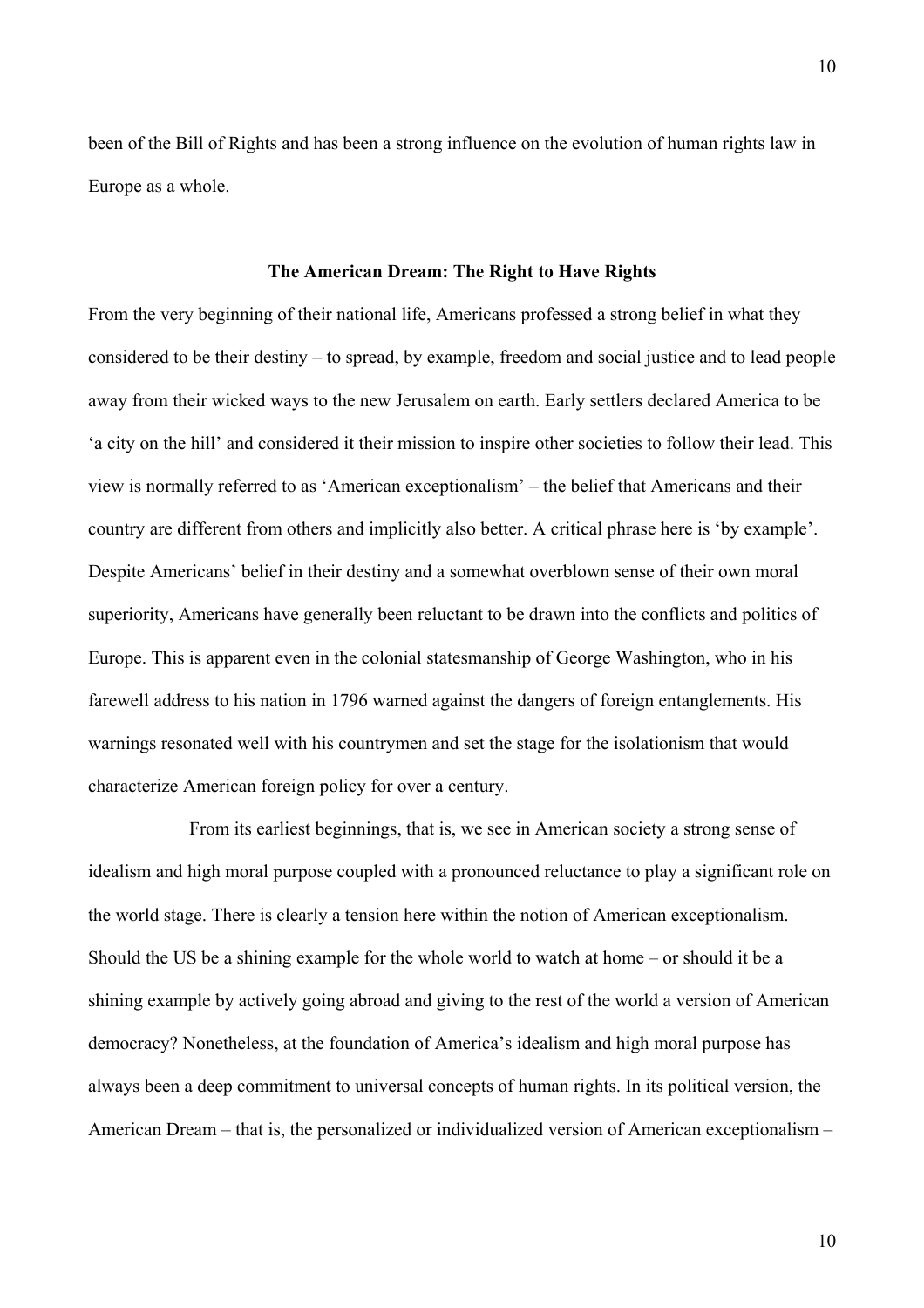is very much about having rights, the rights and freedoms outlined in the Constitution. It is important to note here that the American dream is a global dream. 'If and when fundamental human rights (even in the limited sense of equal opportunity),' writes historian Andrew Delbanco, 'are someday secured for all Americans, the American dream will not have been fulfilled. It has always been a global dream…To be really American has always meant to see something beyond America' (Delbanco 1999, p. 117) It was Woodrow Wilson, of course, who formulated for the  $20<sup>th</sup>$  century – or reargued – the case for the globalization of the American dream. 'The world must,' said Wilson in 1917, 'be made safe for democracy…. We are but one of the champions of the rights of mankind' (Wilson, quoted in Tindall and Shi [1984] 1999, pp. 1134,1146).

The political part of the American dream has to do with rights, then – perhaps we can call it, the right to have rights! It is this originally European idea that we are getting back today in the shape of constitutionalism. As we too are becoming multicultural and rights-oriented, we are beginning to listen to the view that the solution to the gravest flaws of democracy may be found in constitutionalism in the form of a judicial review. 'In order to reconcile democracy and human rights,' argues Canadian historian Michael Ignatieff, 'Western policy will have to put more emphasis not on democracy alone but on constitutionalism, the entrenchment of a balance of powers, judicial review of executive decisions, and enforceable minority rights guarantees. Democracy without constitutionalism is simply ethnic majority tyranny' (Ignatieff 2001, p. 30).

As already mentioned, the American influence of constitutional democracy and rights talk may come to us through the EU and its institutions (and via Germany). For the average Dane/European, though, the influence may well come more directly from the US. I am thinking here of American popular culture. This takes us back to Joseph Nye's notion of 'soft power'. The political part of the American dream in the shape of the right to have rights is repeated to us daily in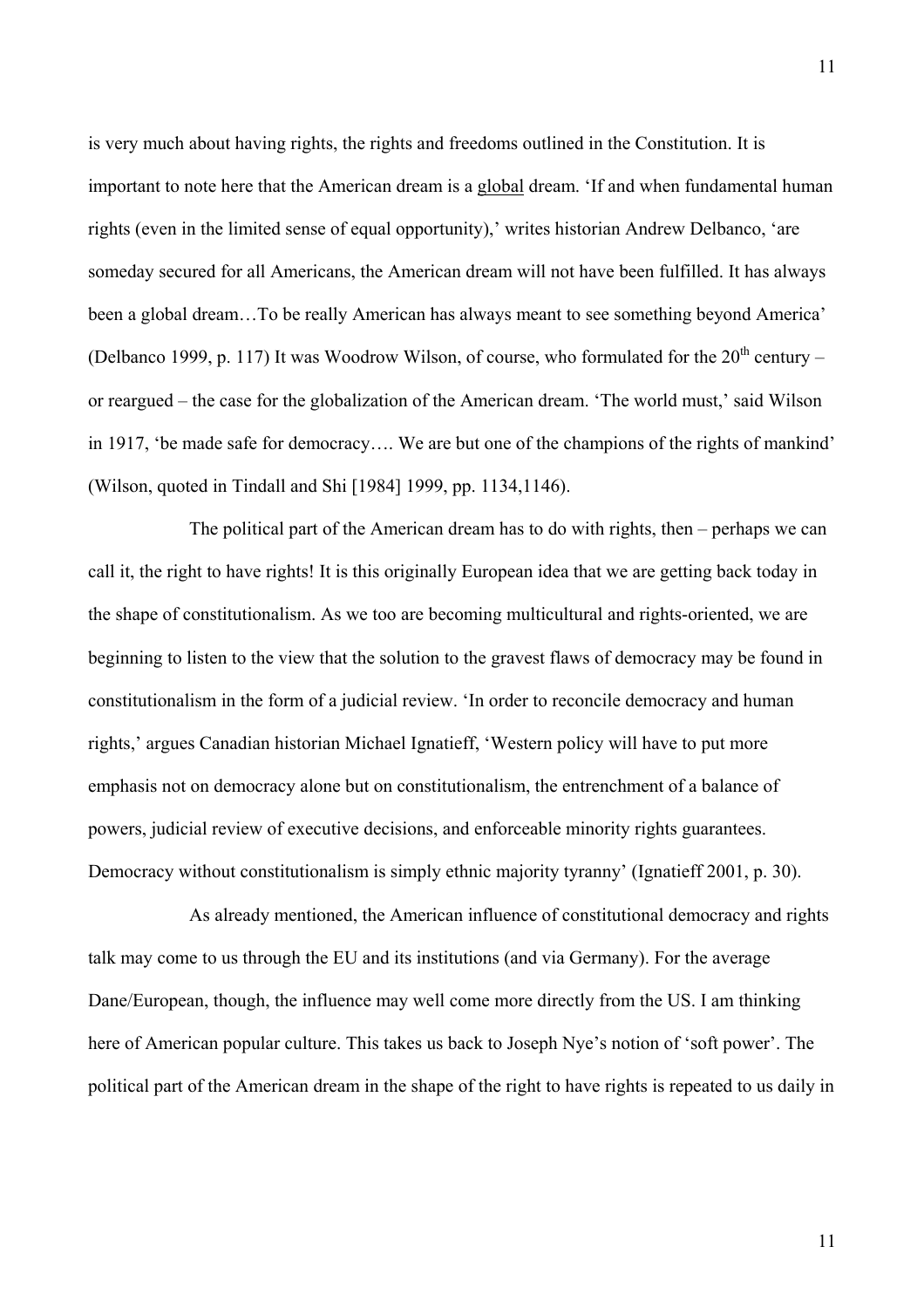12

American movies and television series – especially in the countless films and series in which the main characters are lawyers, or the climax comes in the shape of a trial scene.

#### **Legal Storytelling and the American Courtroom Drama**

As scholars of popular legal culture have been trying to tell us for some time, there is a complex relationship between popular culture, the day-to-day operation of the legal system, and the ideas that books, films and television shows attempt to convey. The realities of law and justice are changed, not merely because of legal scholarship, these scholars argue, but also because consumers take the attitudes and ideas of the legal stories to which they have been exposed with them wherever they go.

Few Americans have any real experience with law and lawyers; they learn about their legal system only indirectly.

> Few people ever read the text of appellate opinions or statutes. Few of us ride in a squad car, play any role in litigation or participate in administrative decision making. Newspapers and television news, however, take us to some parts of the legal system in operation. Nevertheless, news is not social science, and journalists do not offer a representative sample of the work of the legal system. Sometimes they even misreport what happens.

Moreover, most Americans read mystery novels or watch films or television that deal with dramatic aspects of the legal system.

(Macauley 1989, pp. 1551-52)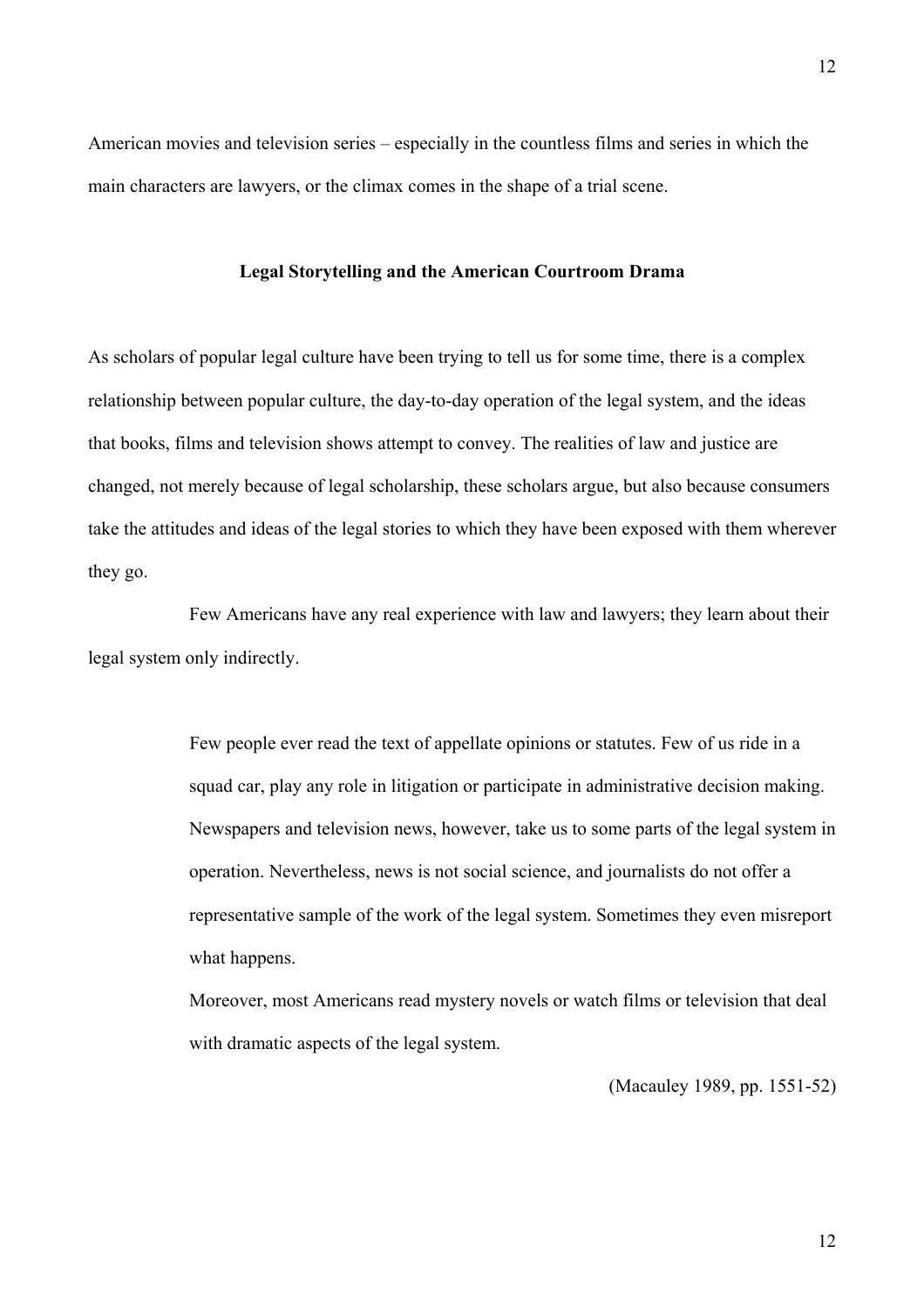Mystery novels and perhaps most of all films and television – these are the media that tell those legal stories that may 'bring us into contact with a cultural repository of common knowledge and popular belief concerning law, truth, and social justice in our time' (Sherwin 1996, p. 897). Richard K. Sherwin may be exaggerating when he claims that to an increasing degree popular stories of truth and justice are non-linear, non-print-based, reflecting the influence of 'post-literate storytelling.' Yet, the interest and emotional intensity with which the public followed such legal dramas played out on television as the Rodney King assault case and the O.J. Simpson case testifies to the importance of the visual media in the shaping of legal storytelling. What the public fervour in relation to these cases furthermore testifies to, Sherwin argues, is a 'growing, media-generated difficulty of clearly demarcating fiction and reality, of drawing the line between historic events and their visual representations' (Sherwin 1996, pp. 896, 897). Most recently, we have seen in the obsessive and very emotional discussions following the release of Mel Gibson's The Passions of the Christ in the spring of 2004 how difficult it is for many to distinguish between the real, historical events and the events they see acted out on the screen.

As the worlds of law, film, and television increasingly overlap, we need a careful examination of the images and stories furnished by popular culture. Legal storytelling merits our attention, first of all because what people consider necessary, acceptable or just may form the basis for their support of the legal system. If we concentrate our efforts at understanding the place of law in society around the reading of specific legal rules and the operation of the legal system, we miss out on one very important source of law: the popular imagination.

> We study the popular imagination because it is an important source of law: from the voters who put lawmakers and judges in power, to jurors who determine truth and justice in jury rooms across the nation. And just as it is the lay public from whom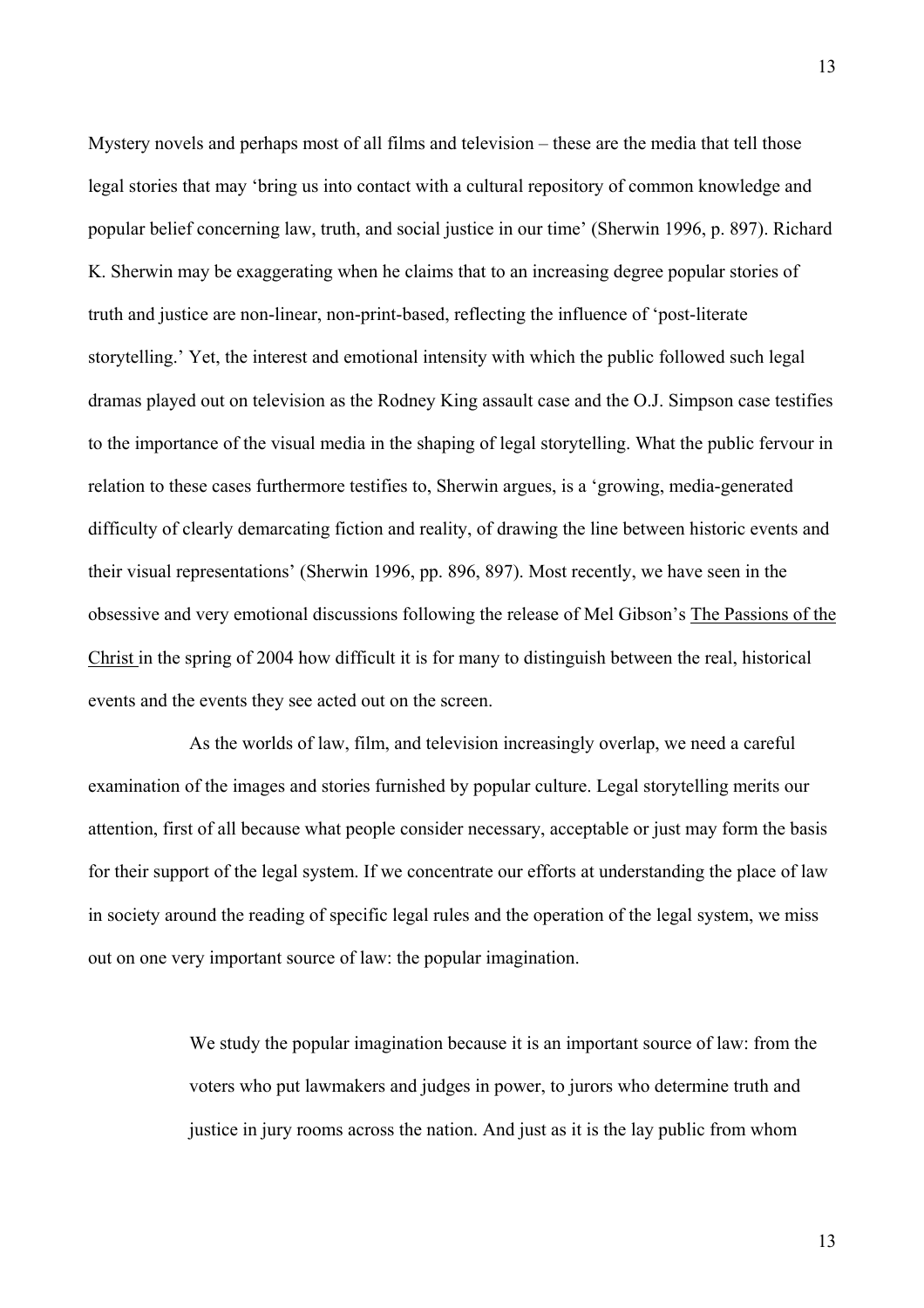law's legitimacy ultimately derives, so too it is the public's continued belief and acceptance upon which law's legitimacy depends. It is the people who in anger may repudiate the law of the state, who may even make their own law from the streets.

(Sherwin 1996, p. 898)

Secondly, and not unrelatedly, the popular myths, images and storytelling conventions that help shape the popular imagination serve to remind us that we are surrounded by a plurality of legal meanings. For legal officials and law professors, whose professional lives are intimately related to law, legal ideas and symbols are bound to have a different meaning than the one they carry for the lay person. Similarly, various groups within a nation or culture may experience and therefore think very differently about the law and its practitioners. We should not, therefore, 'expect to find a single coherent legal culture at a place or in a nation. We should not be surprised to discover that legal ideas differ as we consider class, gender, race, region, religion and the amount of direct experience people have with police officers, administrative agencies or courts' (Macauley 1989, p. 1547). Of this, the O.J. Simpson case was a living illustration. Much of what went on during and after the criminal trial may be explained by the very different encounters African Americans and whites have had with the legal authorities.

Beyond teaching us practical lessons about a plurality of legal sources and legal meanings, the pursuit of legal storytelling may also be beneficial in a more theoretical way. Legal storytelling may expand the traditional range of legal studies:

> [The study of law and popular culture] seeks to include what has often been omitted, such as the feelings, desires, conflicting impulses and wishes that circulate within the law, from its narrative construction to its (at times violent) social effects. To recognize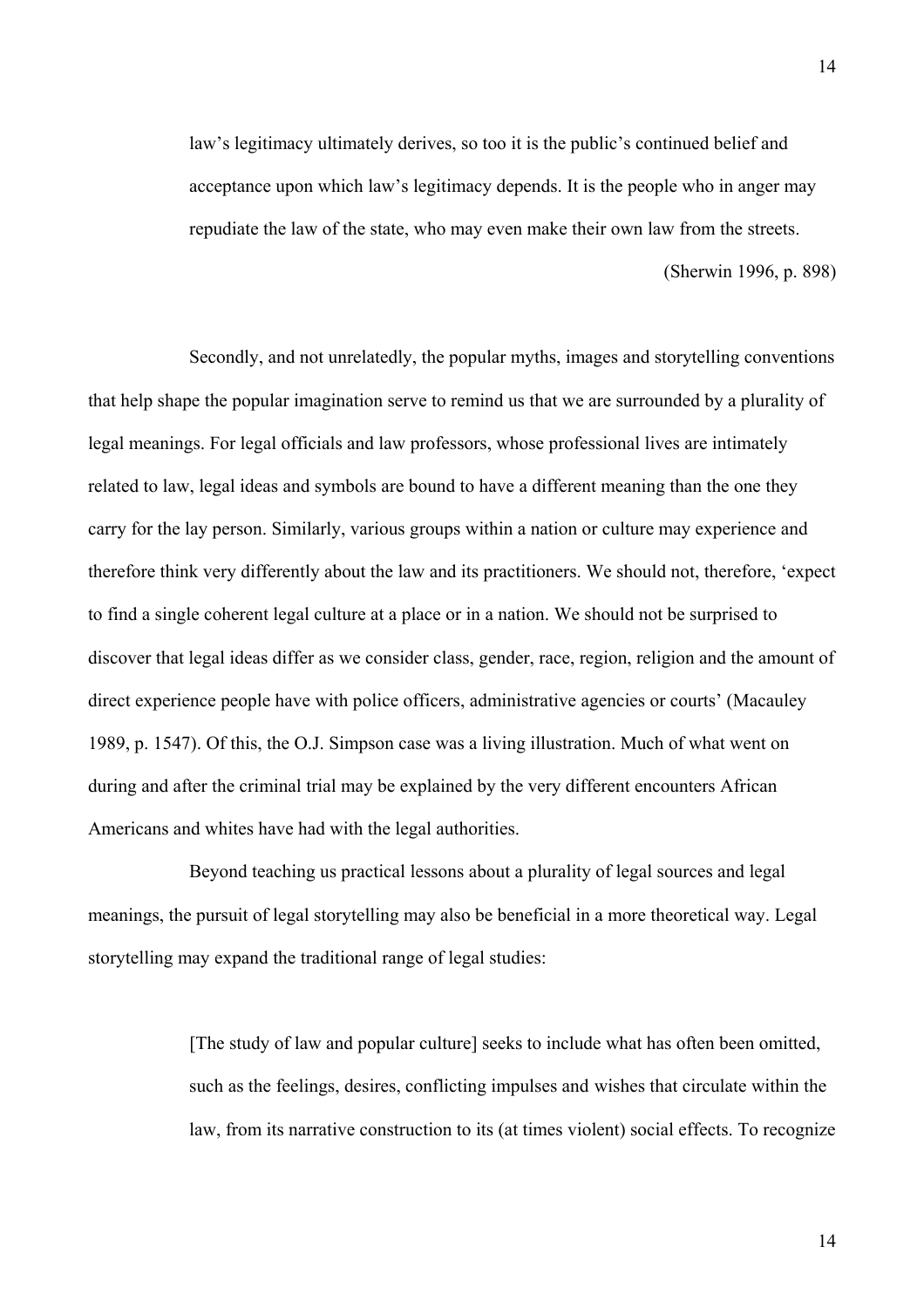this part of legal reality is to recognize as well the evisceration of the legal fictions that in the past succeeded in keeping this domain in the shadows. This includes the fiction that law derives from dispassionate reason, that it is the product of objective analysis disengaged from feeling or desire, and the fiction that legitimate legal decision making cannot occur in the absence of deductive or inductive logic, strict causal analysis, and well-reasoned explanation.

(Sherwin 1996, p. 898)

All in all, representations in popular culture of law and lawyers are a kind of cultural barometer which may provide useful information about current norms and values, as well as about alternative normative possibilities and ways of thinking about law and lawyers. Are lawyers seen as heroes or villains? Is the legal system portrayed as a well-functioning part of the American democracy or as a part that may no longer be trusted to work fairly and impartially? What role do gender, race, religion or class play in the day-to-day operation of the American justice system, and how is this reflected in the media? These are but some of the questions that may be raised in relation to cultural configurations and conventions such as courtroom trials, lawyer novels, and films.

Over the past few years, I have been especially interested in American lawyer films and television series. In most of these courtroom dramas, the main character is either the defending attorney or the presiding judge.<sup>iv</sup> The attorney typically defends the little guy; it is when the rights of the man/woman in the street are being abused by some group, company or public authority that the (young), aggressive attorney steps on to the scene. One of the most classical movies that portrays the attorney in a very positive light as a creative champion of the weak, a fighter for justice in a pluralistic world, is To Kill a Mockingbird from the early 1960s. In this movie Gregory Peck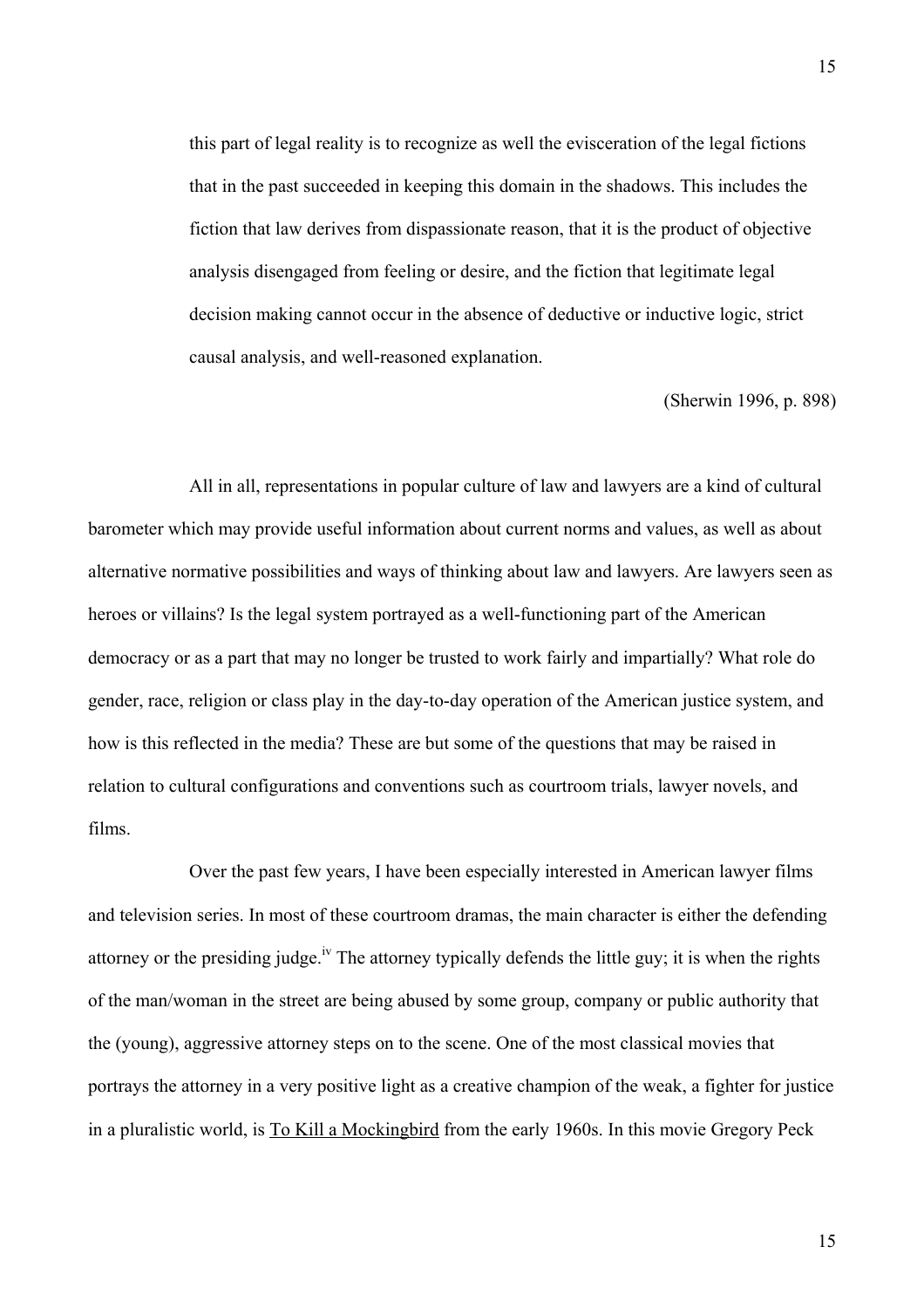plays Atticus Finch, an attorney who is brave enough to defend an African American accused of rape in the American South. In many ways, the attorney in American popular culture may be seen as the personification of the liberal tradition in American history. He or she believes in the rule of law and the rights and freedoms of each individual.

The attorney is not always portrayed as positively as Gregory Peck in To Kill a Mockingbird. As a matter of fact, American popular legal culture is full of greedy attorneys of the ambulance-chasing sort who are only interested in making money. This may have something to do with the fact that the US has more attorneys than any other country. The American Bar Association today has about 400.000 members which makes it one of the largest academic unions in the world, and the number keeps going up. As the number of attorneys increases, so does the ambivalence on the part of the Americans towards their attorneys. I have already mentioned the many 'lawyerbashing' jokes that currently circulate.

The second major player in American popular legal culture is the judge. Unlike the attorney, who must think only of his client's best interest, the judge has to think about the common good. He (or she) is a Solomonic Father (or Mother) figure who listens patiently to what is being presented in court in order then to make a decision as to who makes the best and most believable argument. Often it is up to the judge to re-establish order, and he or she may be seen as a personification of the Republican tradition in US history, encouraging a public-spirited devotion to law. As previously mentioned, judges – especially federal judges and Supreme Court justices – enjoy much more respect than do attorneys. This is reflected in the courtroom drama. 'The stage set, at least for most film and television trials,' writes David Ray Papke,

> is classic, well upholstered and a far cry from the tunnel-like rooms and hard plastic furniture of many urban courtrooms…The set includes flags and portraits, and the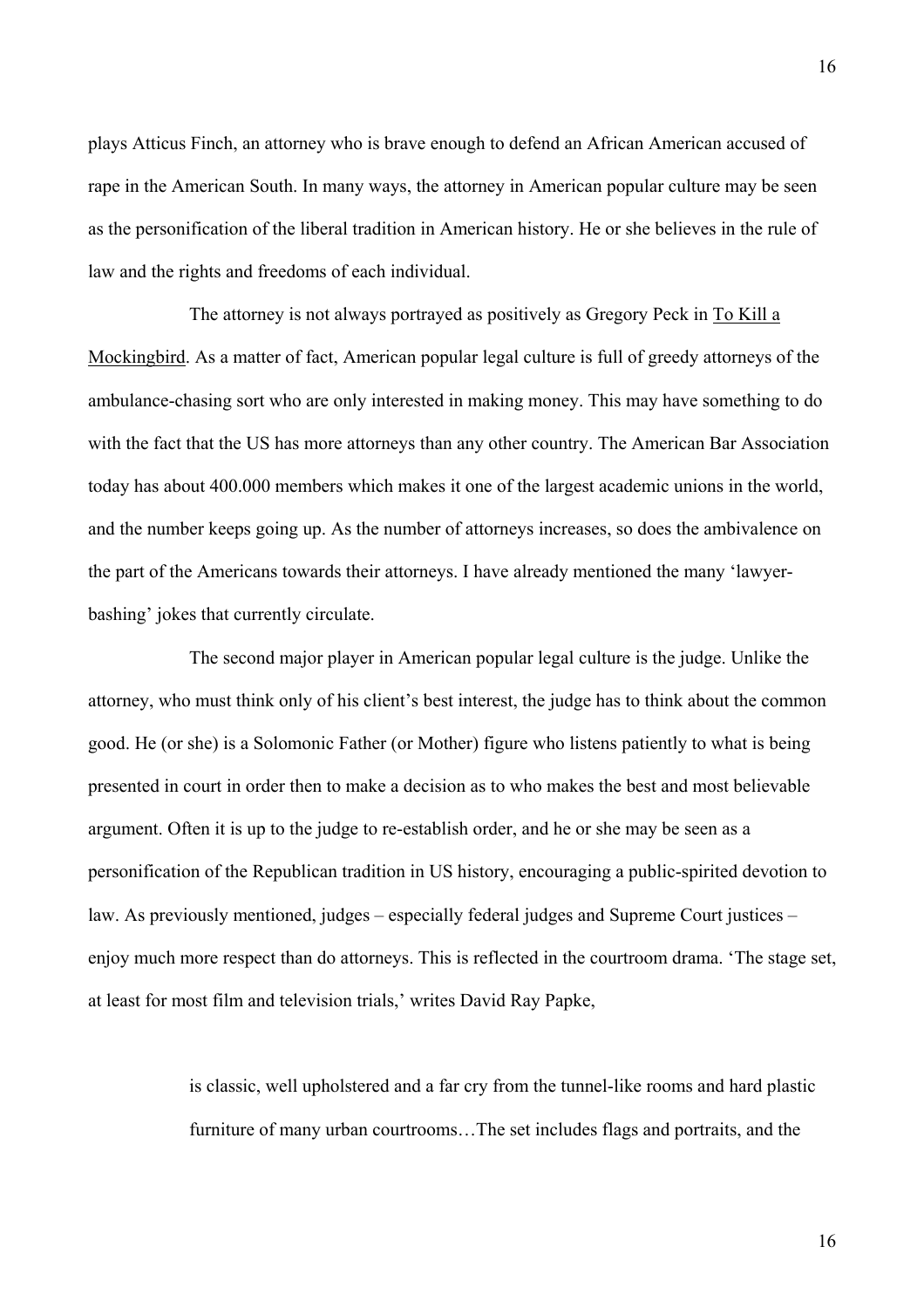costuming features not only the dark judicial robes but also, in the background, police uniforms. Noteworthy as ceremony is the cry of 'All rise' or the even more mysterious and awe-inspiring 'Oyez' when the judge enters. The judge's bench stands like an altar at exact center-front and rises above the other tables and chairs, suggesting something higher and truer.

(Papke 1992, p. 9)

Over and over again in these American movies the rule of law premise sets the stage for specific courtroom portrayals. The attorney may or may not be portrayed in an altogether positive light, but the trials in American popular culture resonate with respect for the rights protected by the Constitution and for the judges that are potentially miniatures of Supreme Court justices. This is the US spreading the message of the blessings of constitutional democracy – and doing so by means of soft power. This soft power has typically been copyrighted, and it is to the issue of (cultural) copyright that we must now turn.

#### **Cultural Commodification Through Copyright**

American films account for no less than 70 percent of the European television market. As regards the European cinema market, the situation is much the same; the figure may vary somewhat according to the latest box office hits, but the US again seems to account for around 70 percent of the European market. By comparison, the market share accounted for by European films in the US is as low as four percent. In the year 2000, Europe's balance of trade deficit with the US for audiovisual products was estimated at no less than 8.2 billion dollars (Hilty 2003, p. 52)!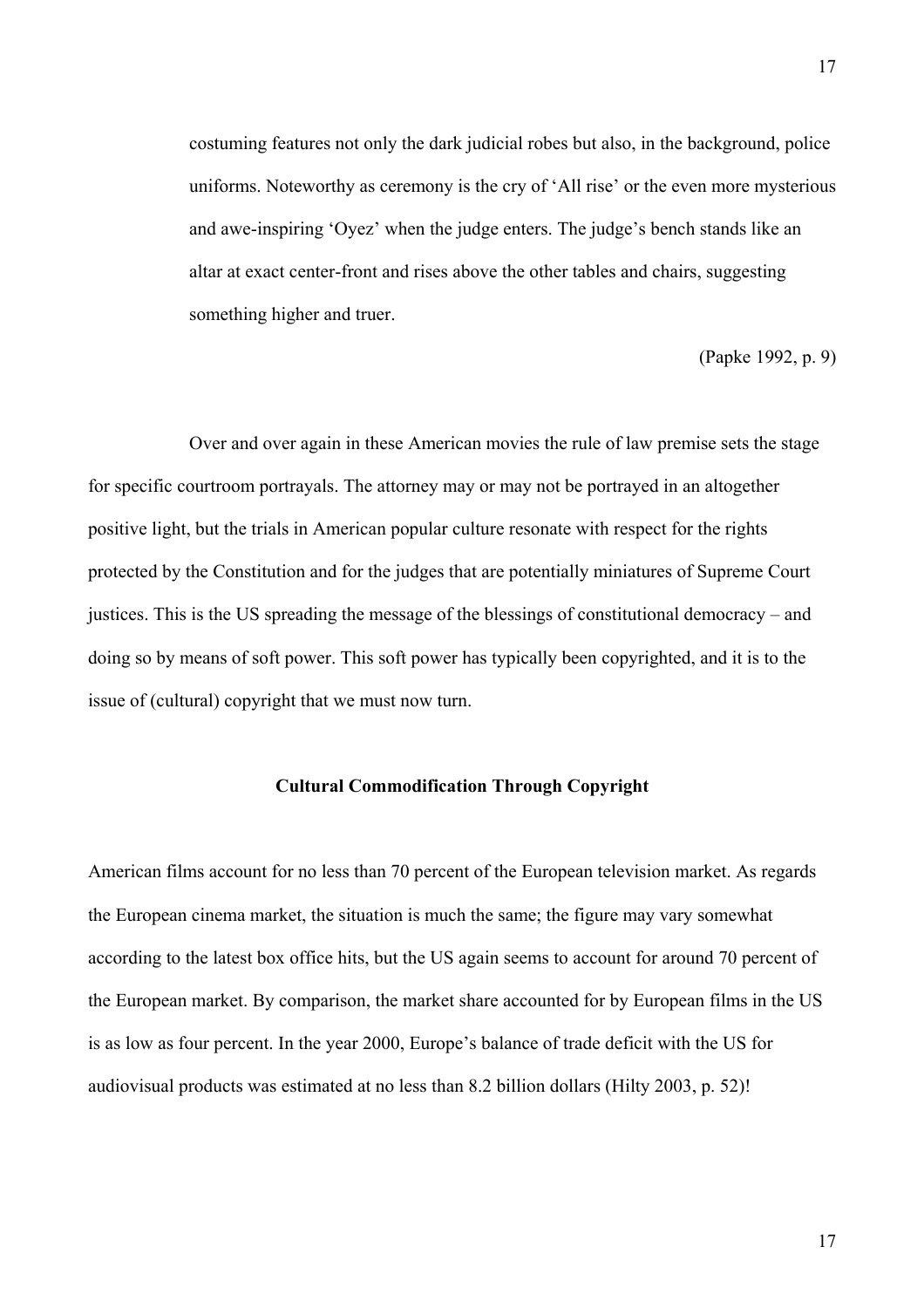How did the situation get to be like this? One important part of the answer has to do with copyright and the realities of cultural creativity. According to the US Constitution, the purpose of copyright is to provide an economic incentive for creative activity. The basic principle here, as the Americans see it, is that copyright should be linked to 'work made for hire' – that all rights of use should belong to the party who bears the economic risk, and not to the creators of the work in question. 'American legislators have never displayed serious concern for the creators of works. As a result the latter have long since banded together in "guilds" to assert their interests in contractual dealings with those who would exploit their work' (Ibid.).

Many Europeans see this differently. The European focus has traditionally been on the rights of the author or creator (moral rights or performers' rights). This may well be changing, however. According to Reto M. Hilty, with the EU Directive of 22 May 2001 on the harmonization of certain aspects of copyright and related rights in the information society, European member states have been committed to implementing regulations that are not unlike those implemented in the US as a result of the 1998 Digital Millennium Copyright Act, which forms part of the amended US Copyright Act of 1976. The issue here is the legal status given to technical means of protection.

> First of all, the possibilities offered by technical protections go far beyond the powers previously accorded to copyright holders within the meaning of the necessary balance of interests. It is not just the fact that technical blocking places both protected and unprotected material under the sole control of the supplier – the ability of the individual to enjoy a given work can also be massively impaired.

> > (Hilty 2003, p. 51)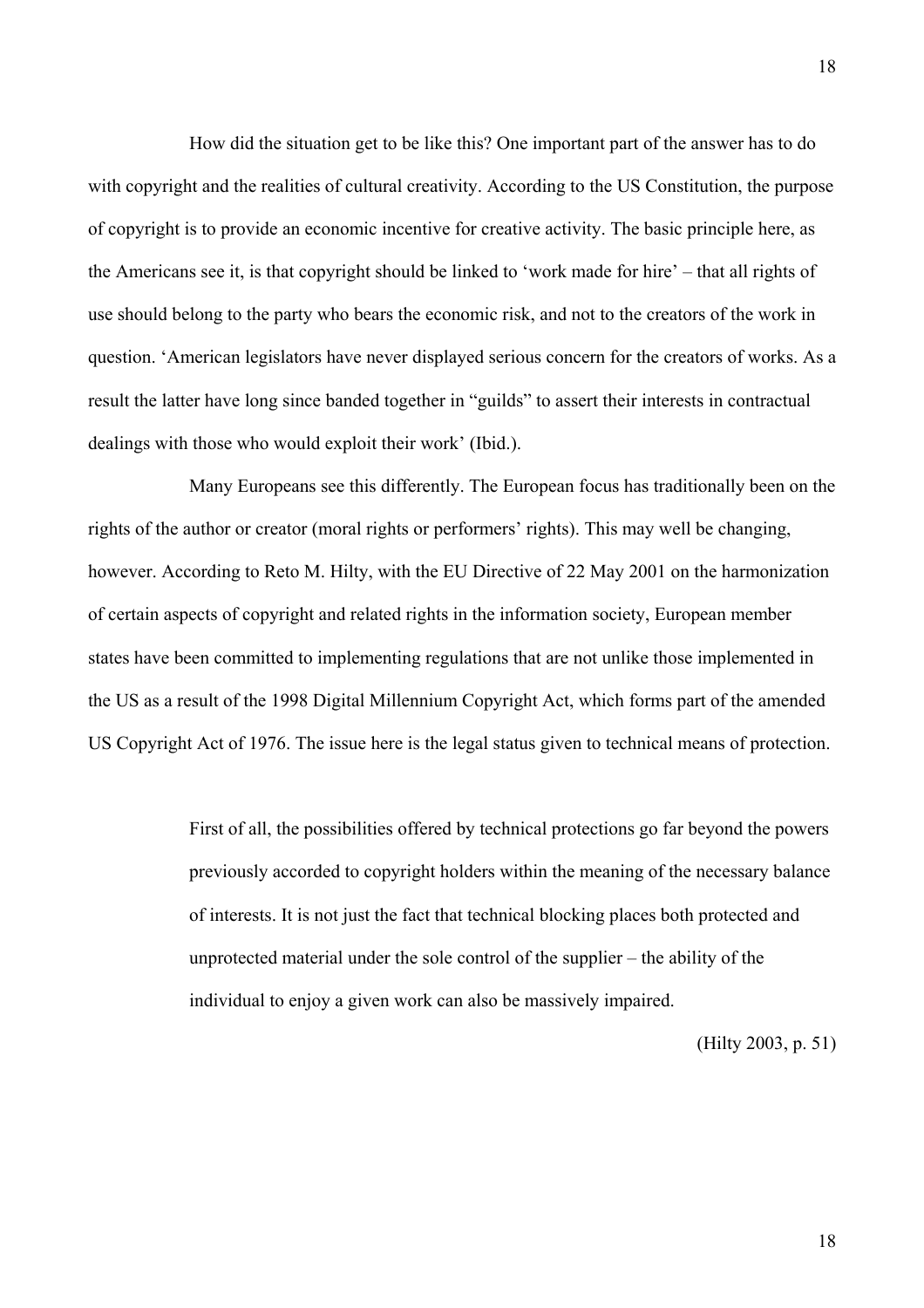The problem, as Hilty sees it, is that decisions on granting access and enjoyment to third parties are being passed on to the investors in the cultural industry. Public coordination of the conflicting interests involved in copyright is loosing ground to the more or less private order of the exploitation industry. The 'winners' in this whole process are the American entertainment industry and the American economy – and the 'looser' is the European consumer:

> The reality in the USA is equally real in Europe. The establishment of additional rights of exploitation is of little help to the creators of the works exploited, for whose benefit they are not really intended. The latest rights to be introduced – above all the legal enshrinement of technical measures – scarcely improve the creator's position, despite the innocence with which the object of the EU Directive [of 22 May 2001] is formulated…Rather, it is the case that these new rights are tools in the hands of the entertainment industry. And it is the – above all American – entertainment industry that primarily stands to profit in real terms.

> > (Hilty 2003, p. 52)

What we are witnessing, in other words, is a build-up of private power over cultural output. In an excellent article from 2002, Fiona MacMillan describes what she calls 'copyright's commodification of culture' (MacMillan 2002, p. 483). 'The way in which the distribution rights attaching to copyright might be used by a multinational corporation to carve up the international market,' she writes, 'is a small part of a much bigger story about the way in which commodification can lead to global domination of a market for cultural output' (MacMillar 2002, p. 485). It is precisely this 'bigger story' about 'global domination of a market for cultural output' that interests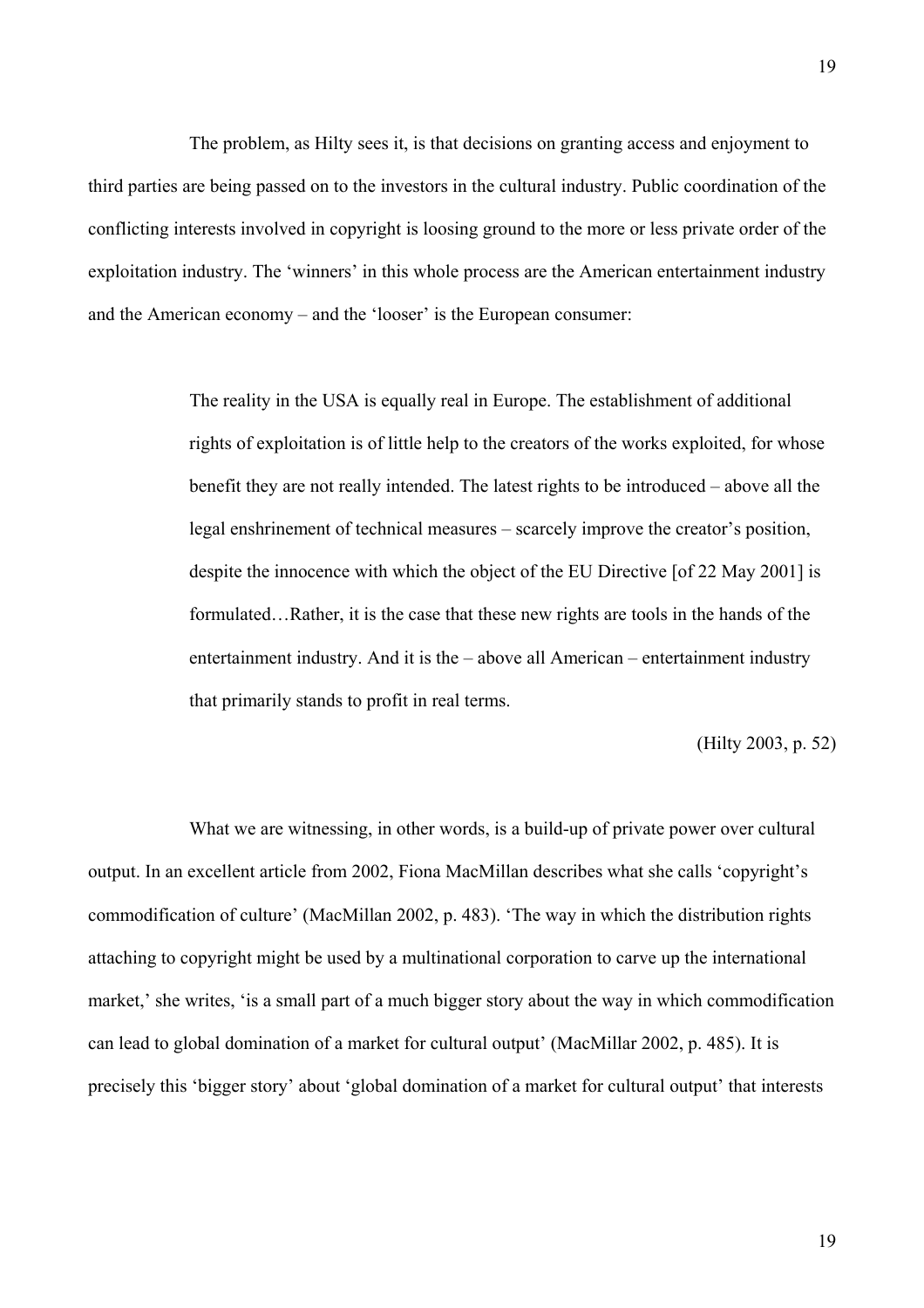me as a cultural historian. As MacMillan, Hilty and others have shown, copyright has been one of the most essential tools in the orchestration of this global – and essentially American – domination.

It was in the 1970s, says MacMillan, that we saw the first horizontal and vertical mergers and acquisitions in the media and entertainment sector. One driving force behind these mergers was 'the desire to increase the level of corporate ownership over copyright interests' (Ibid.). By reorganizing in such a way that their activities would now involve the integration of diversified lines of business such as the production and distribution of film and television, the ownership of cinema chains and cable networks (both at home in the US and abroad) and the publication of books and music, media and entertainment corporations like Time Warner and Walt Disney became the owners of a substantial number of the world's copyright interests in cultural output – most importantly in the context of this paper, films. The development continued throughout the 1980s and '90s. At this later stage, corporations developed an interest in the production of the very content of this cultural output as well; owning the rights to the technology involved in the distribution of films and other cultural output was no longer enough.

Throughout this whole drive toward global domination of the market for cultural output, multinational conglomerates – and again, in this context especially the major US film studios – have been very adept at using copyright to further their own interests. MacMillan especially points to the strong distribution rights attached to copyright and the long period of copyright protection as aspects of copyright law that have played a part in facilitating the commodification of copyright. As long as copyright is primarily an economic right, commodification is very hard to escape. As an economic right, copyright has helped 'cultural homogenisation' – 'the more powerful the copyright owner the more dominant the cultural image, but the more likely that the copyright owner will seek to protect the cultural power of the image through copyright enforcement' (Macmillan 2002, pp. 488-89). The sad result is that 'cultural

20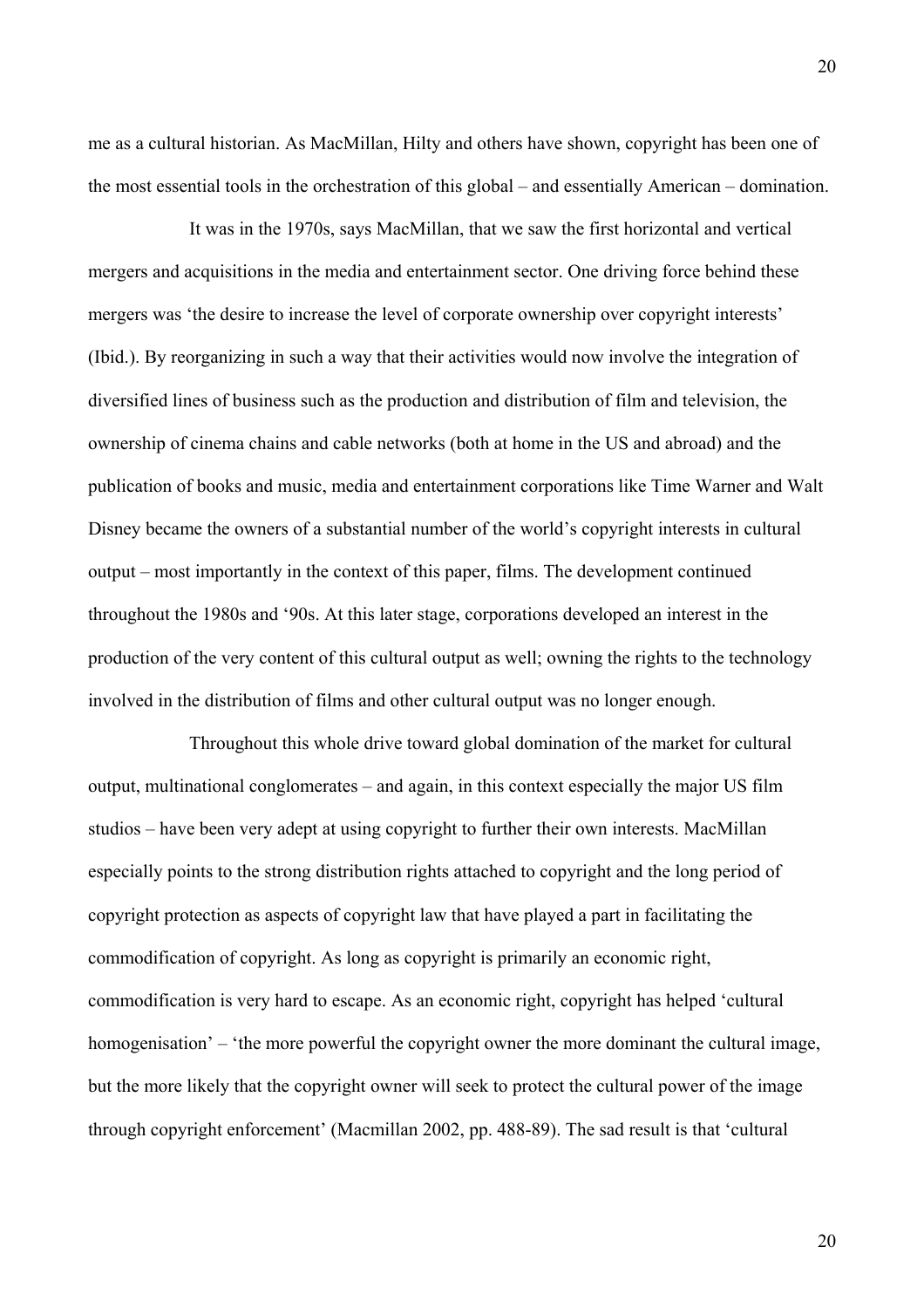development is frozen not stimulated' (Macmillan 2002, p. 491). Forget about diversity and alternative art, in other words – whether we are in Europe, the US, or Asia, we will be watching the same (American) blockbuster films and admiring the same (American) film stars.

### **Concluding Remarks**

In real life, it is not always 'the good guy' who wins. As we are watching American courtroom dramas we are aware of the fact that real life is often different from the way in which it is portrayed in these dramas. But movies are not only the big lie or illusion that we have a tendency to say that they are. To a certain extent at least, claims Professor of Film Studies at the University of Copenhagen Torben Grodal, movies are close to reality in that they reflect fundamental aspects of our mental architecture. In fact, Grodal continues, we develop as human beings by watching movies.

> Fiction is software with programmes that increase our understanding of the intentions and behaviour of our fellow human beings. Films do not portray reality. Films are a part of reality. And they make it possible for us to stay the same and to develop ourselves, and they are not merely entertainment but are a central part of the social process.

> > (Grodal, 2003 – my translation from Danish)

What happens to us when we consume these American movies that are so successful in attracting a mass audience throughout the world? As I have argued in this article, I do not think that the message of these movies is lost on us. In American courtroom dramas, the topic or theme is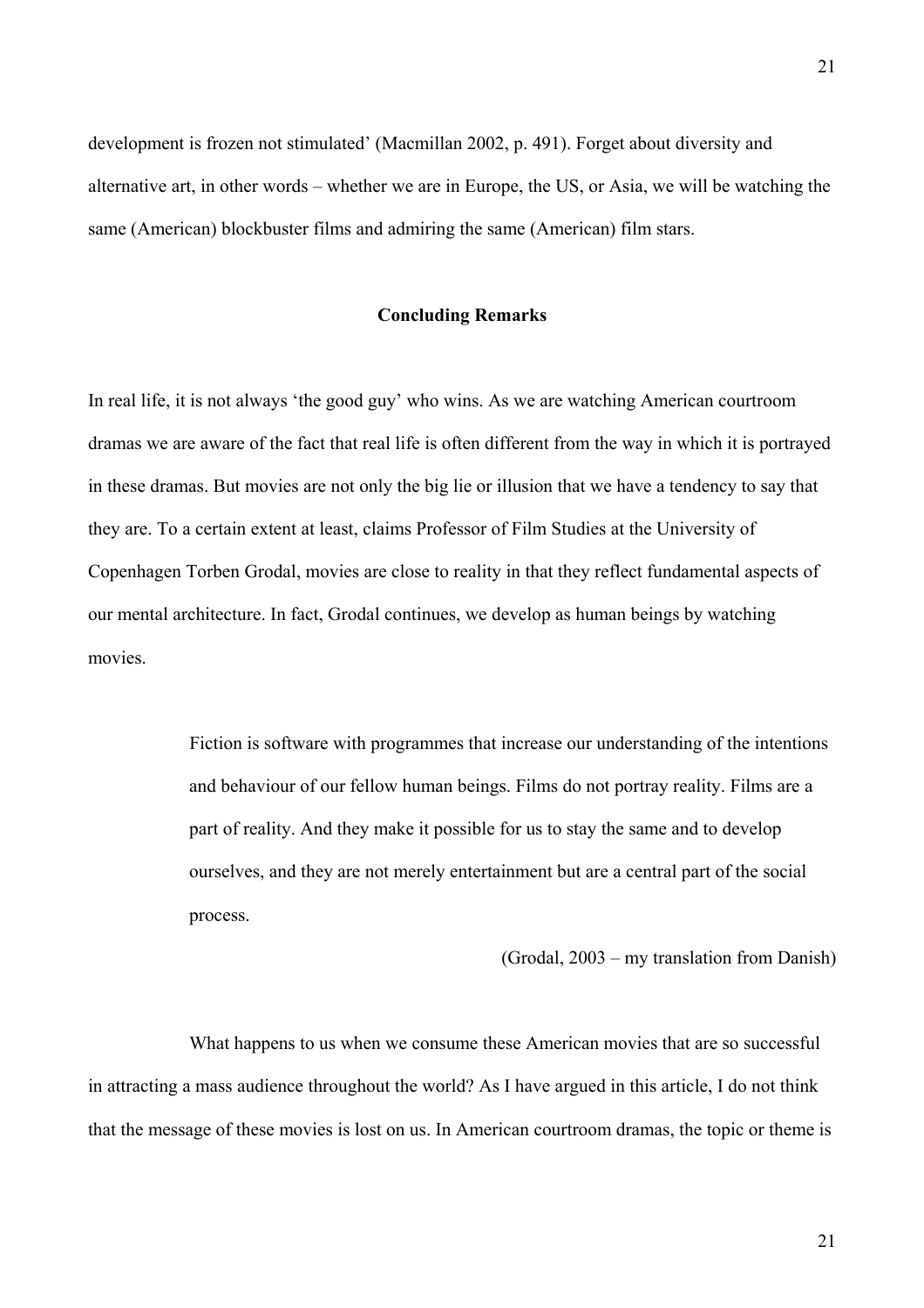presented as one of rights – one person's rights are contrasted with someone else's rights, and in the end it is up to the judge to figure out who has the better argument. What we are witnessing here is a dramatized version of the American belief in the rule of law and constitutional democracy. If somebody's individual rights are not respected by his or her fellow human beings or by the public authorities, there is at least one place he or she can turn to for help: the courts. The underlying message is that one should always do as one's own conscience bids one to do, regardless of what one's surroundings might think - individual rights being just as, if indeed not in the end more important than the general common good.

In many countries throughout Europe, we are currently becoming more multicultural and international and we are (re)negotiating the premises of our welfare states as a result. From American courtroom dramas we receive visual images of right and justice that may well impact our view of the relationship between each individual and the public authorities of his or her country as well as civil society in general. If Torben Grodal is right we 'increase our understanding of the intentions and behaviour of our fellow human beings' – in this case, the Americans – as a result of watching American courtroom dramas. We get to understand – and take with us when we debate the future of our societies - that things can work in a different way from the one we are used to in Europe.

The rule of law premise that sets the stage for specific courtroom portrayals in American movies quickly make these movies very familiar to us. One does not have to see very many of them until one knows what comes next. The pattern is clear and for a while, they make us believe – if not that there is such a thing as law and order, then at least that there are people out there who care enough to be willing to fight for a better world. The political implication of the fact that such people are lawyers and that the fight for a better world necessarily has to take place in a court of law may escape us as we watch and allow ourselves to be drawn into a world in which the

22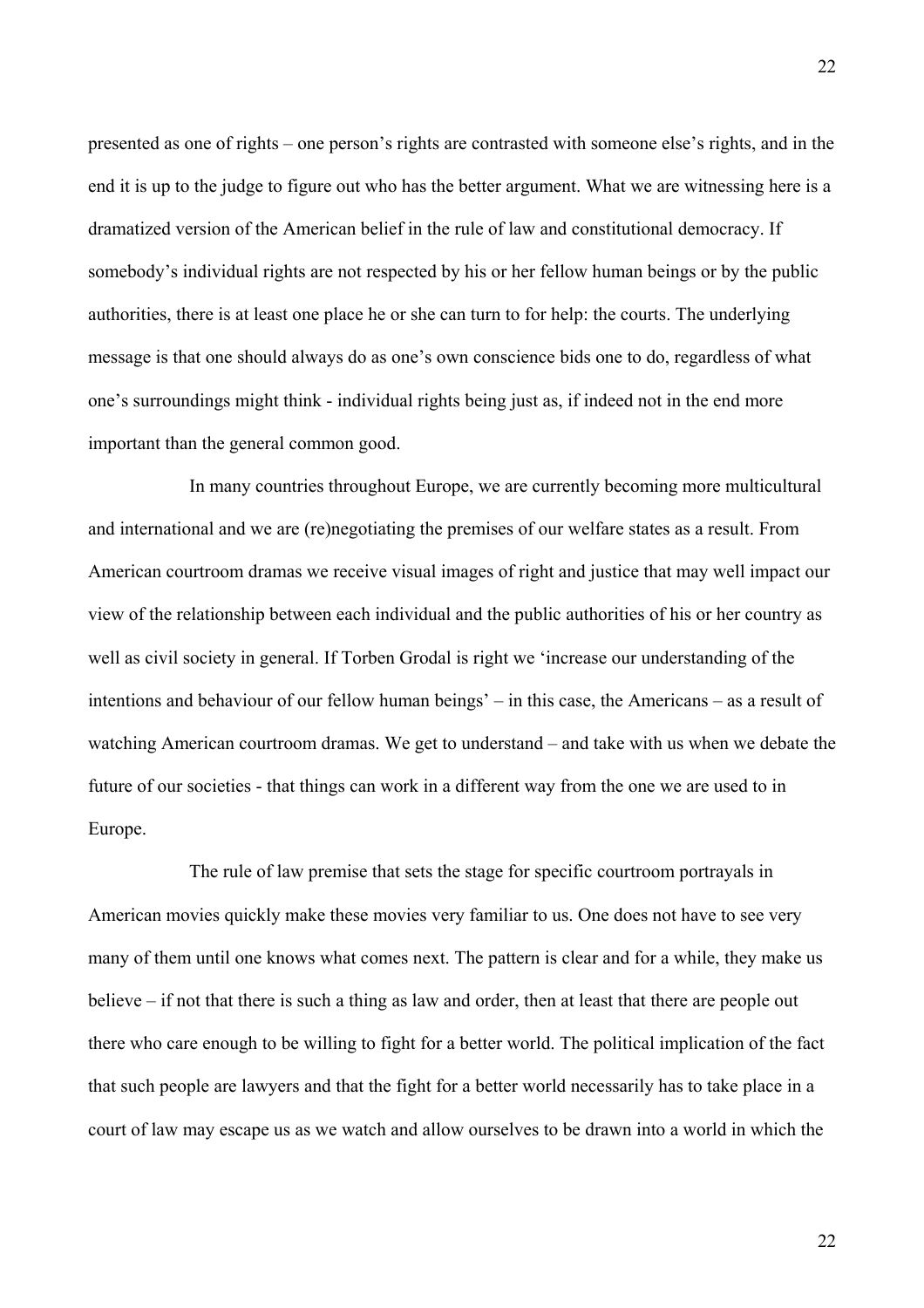right to have rights reigns supreme. That is why it is important to look more closely at these courtroom dramas – at their political message and its impact on us as well as at the instruments that allow the big film studios to produce and distribute them around the world, thereby effectively achieving cultural copyright!

## **Literature:**

Árnason, Áugust Thór (2001). 'Constitutionalism: Popular Legitimacy of the State?,' in Martin Scheinin (ed.), Welfare State and Constitutionalism – Nordic Perspectives, Copenhagen: Nordic Council of Ministers, pp. 29-78

Delbanco, Andrew (1999), The Real American Dream: A Meditation on Hope, Cambridge MA: Harvard University Press

Grodal, Torben (2003), 'Film er virkelighed. Omtale af og interview med Torben Grodal i anledning af hans 60 aars foedselsdag' ['Film is reality. A mention of and an interview with Torben Grodal on the occasion of his 60th birthday'], Politiken, 24 January

Hilty, Reto M. (2003). 'Copyright in a Digital Dilemma,' Max Planck Research, Science Magazine of the Max Planck Society, Issue 3, pp. 48-53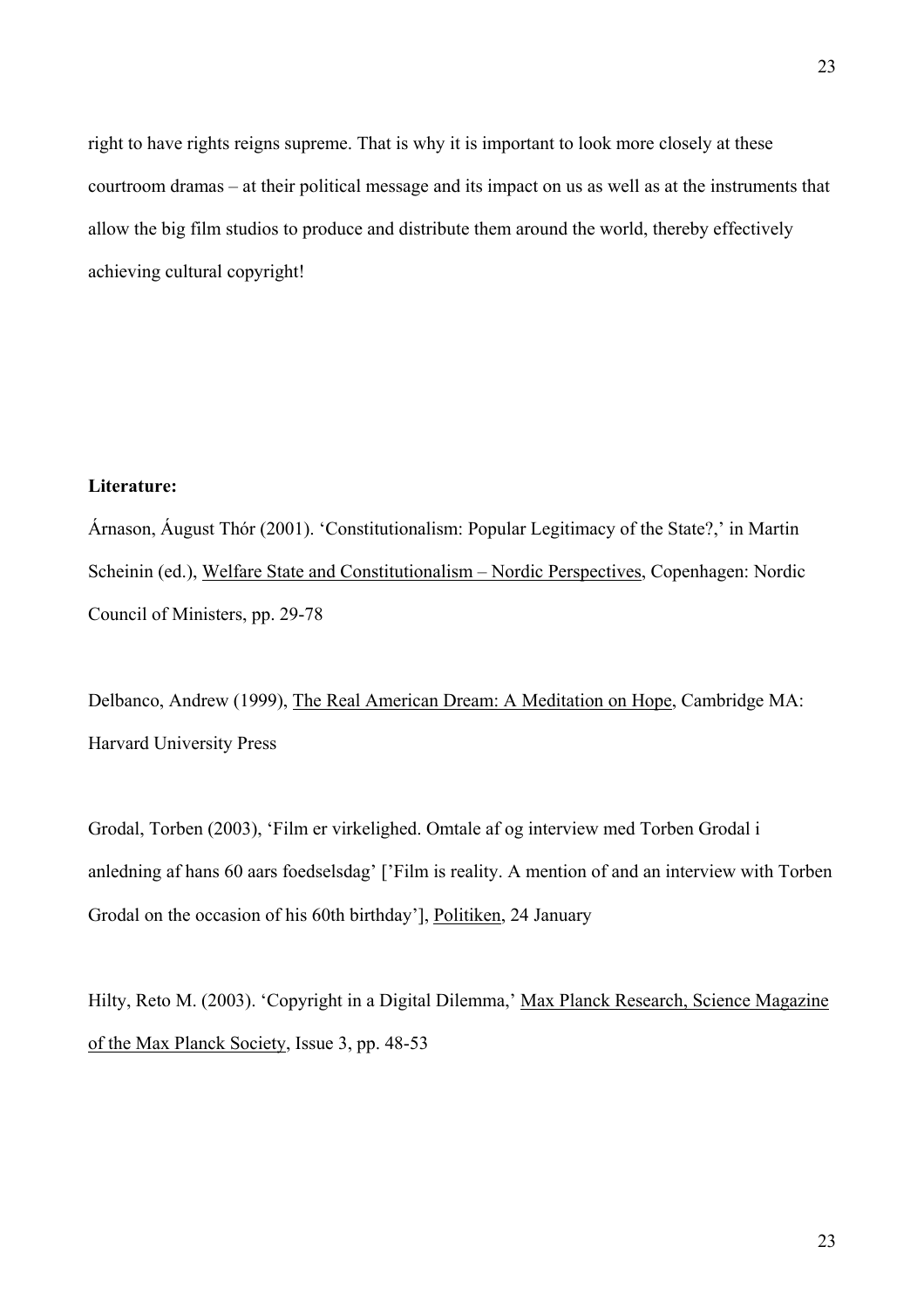Ignatieff, Michael (2001), Human Rigths as Politics and Idolatry*,* Princeton, NJ: Princeton University Press

Macauley, Stewart (1989), 'Popular Legal Culture: An Introduction,' Yale Law Journal, 21, pp. 1545-58

MacMillan, Fiona (2002), 'The Cruel c: Copyright and Film,' European Intellectual Property Review*,* Vol. 24, Issue 10, pp. 483-92

Nye, Jospeh N. (2003), 'Propaganda Isn't the Way: Soft Power,' The International Herald Tribune, January 10 – available at [http://www.ksg.harvard.edu/news/opeds/2003/nye\\_soft\\_power\\_iht\\_011003.htm,](http://www.ksg.harvard.edu/news/opeds/2003/nye_soft_power_iht_011003.htm) visited on October 14, 2003

Papke, David Ray (1992), 'Law in American Culture: An Overview,' Journal of American Culture, Vol 15, No. 1, pp. 3-14

Porsdam, Helle (1999), Legally Speaking: Contemporary American Culture and the Law, Amherst, MA: University of Massachusetts Press

Sherwin, Richard K. (1996), 'Introduction: Picturing Justice: Images of Law and Lawyers in the Visual Media,' University of San Francisco Law Review, 30, pp. 891-901